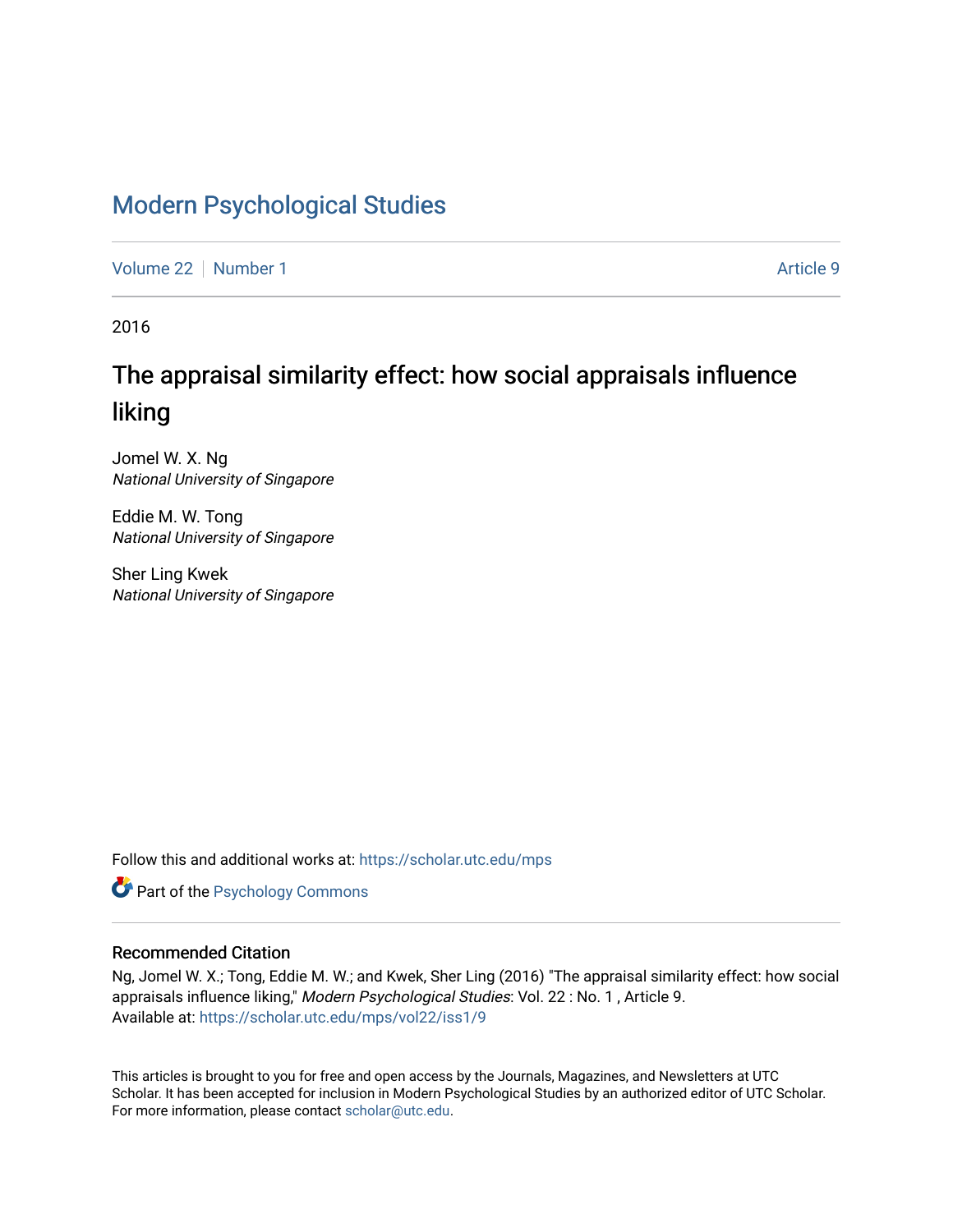# **The Appraisal Similarity Effect: How Social Appraisals Influence Liking**

Jomel W. X. Ng, Eddie M. W. Tong, Sher Ling Kwek National University of Singapore

#### *Abstract*

*The effects of cognitive appraisals on interpersonal relationships have hardly been studied. Three experiments examined how empathic social appraisal could influence liking. We tested for the appraisal similarity effect in which perceived similarity in appraisals boosts liking. In Experiment 1, perception of appraisal similarity led participants to express liking by disclosing personal contact information. This effect was replicated using a selfreport measure of liking in Experiments 2 and 3. Also, by independently manipulating attitude similarity, the appraisal similarity effect was deactivated under perceived attitude dissimilarity. Likewise, the robust attitude similarity effect was invalidated under perceived appraisal dissimilarity. In Experiment 3, the perception of validated personal beliefs mediated this interactive effect in a moderated mediation scenario, and the appraisal similarity effect.* 

*Keywords: appraisal, social appraisal, liking, similarity, attitude, validation*

Appraisal theories posit that we view the world in *appraisal* dimensions (Ellsworth & Scherer, 2003; Frijda, 1986; Lazarus, 1991; Oatley & Johnson-Laird, 1987). For instance, we may appraise an event in terms of how pleasant it is (pleasantness), who causes it (agency), and how much control we have over it (control). This multidimensional evaluation is posited to influence emotion. For instance, appraising events as within control inspires confidence, while perceiving events as unfair provokes anger. Research has provided strong evidence of appraisal-emotion relationships (e.g., Ellsworth & Smith, 1988a, b; Neumann, 2000; Scherer, 1997; Smith & Ellsworth, 1985, 1987). However, appraisals affect more than just emotions. Since they facilitate adaptation (Nesse & Ellsworth, 2009), they should also impact psychological processes widely. Indeed, appraisals have been found to influence numerous other outcomes such as inter-group conflicts (Mackie, Devos, & Smith, 2000), punishment allocation (Evers, Fischer, Rodriguez-Mosquera, & Manstead, 2005), and persistence (Shah, 2003).

However, the appraisals commonly examined in appraisal research are selforiented (Evers et al., 2005; Hareli & Parkinson, 2008; Manstead & Fischer, 2001). Appraisal models generally focus on how events are perceived to impact the goals and needs of the self, rather than those of other people. Empirical research typically examines how the environment affects the self but not how it impacts others. Hence, little is known about the various kinds of *social appraisals* concerning, for instance, how the situation affects another person, how this person responds, how we compare against someone else, and whether social norms are violated (Manstead & Fischer, 2001). Appraisal theorists have also stated that appraisal studies have not covered all appraisals, including social appraisals (e.g., Manstead & Fischer, 2001; Reisenzein & Hofmann, 1993; Roseman, Antoniou, & Jose, 1996).

According to Manstead and Fischer (2001), two social appraisals have been particularly neglected. The first concerns perceived interpersonal consequences of one's behavior (Evers et al., 2005). For instance, if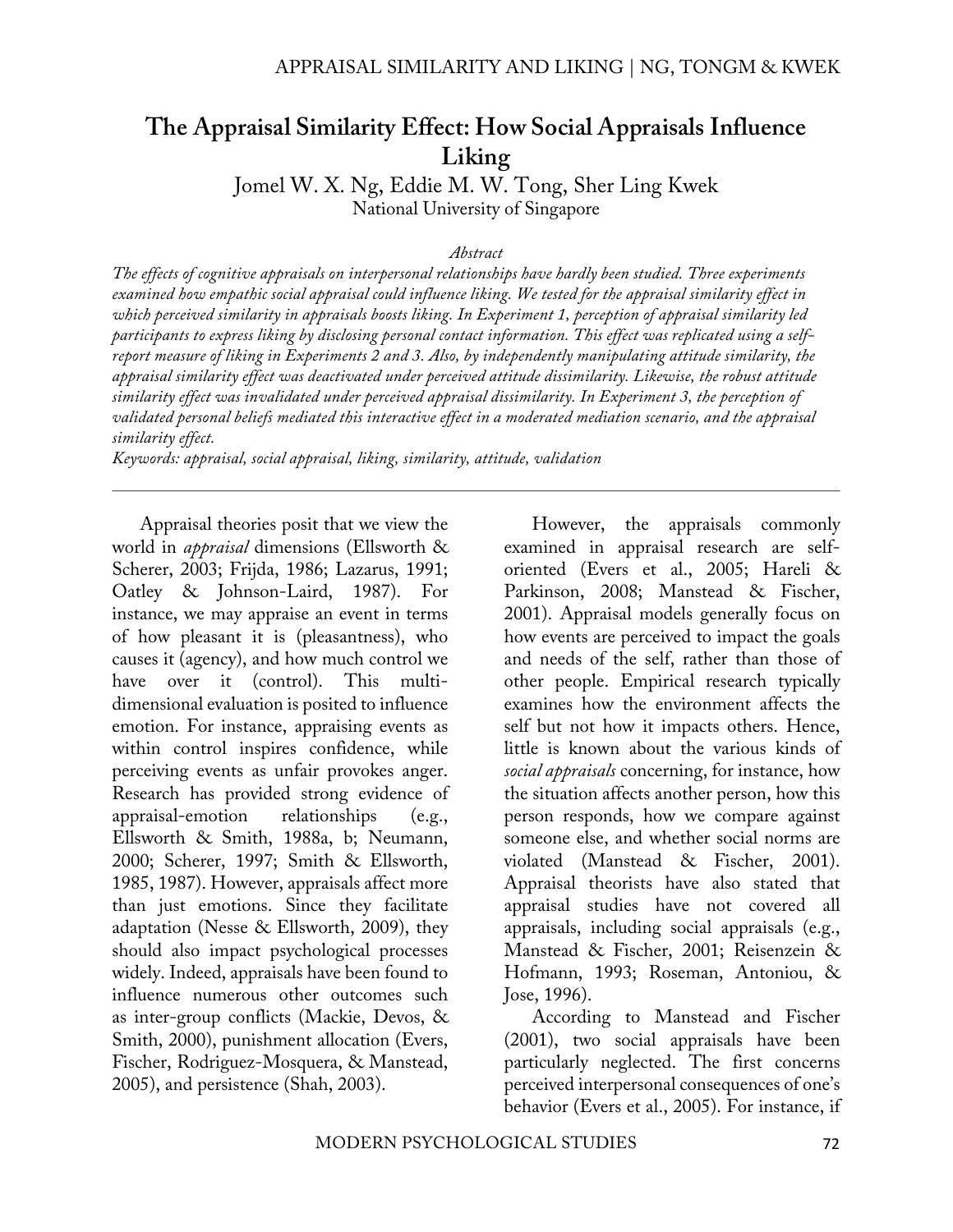we believe that venting our anger on others can cause them to stay away from us, we may not express our anger (Evers et al. 2005; Fischer & Evers, 2011). The second, which is the focus of the current research, refers to the appraisal of how other people are appraising an event, which we call *empathic social appraisal* (Jakobs, Manstead, & Fischer, 1999, 2001; Manstead & Fischer, 2001). For instance, besides our own appraisal that a suspect is responsible for a certain crime, we may try to know how another person is appraising the culpability of this suspect. Empathic social appraisal is thus an attempt to read the minds of others and infer their appraisals of the target object that we are also appraising. Such inference processes emerge early in life as early as three years (Borke, 1971; Piaget, 1932), and are processed using a wide range of verbal and non-verbal cues (Hall & Schmid Mast, 2007; Scherer, Banse, & Wallbott, 2001). It holds adaptive societal significance to the extent that altruistic impulses are activated as a consequence of appraising that another person requires assistance (De Waal, 2008).

Our aim is to examine one possible consequence of empathic social appraisal, focusing on interpersonal liking in the context of the similarity attraction effect. Liking reflects one's global valence-based feelings towards a social target. Appraisal research on liking is sparse, but available evidence suggests that liking is associated with the appraisals of motive-congruency and high control (Roseman, Antoniou, & Jose, 1996). Also, people tend to like those whom they perceive as similar to them (e.g., Botwin, Buss, & Shackelford, 1997; Klohnen & Luo, 2003). A well-researched phenomenon is the attitude similarity effect, in which a social target is liked more if he/ she holds similar attitudes towards an object as the self (Byrne & Clore, 1970; Byrne & Nelson, 1965). In this research, we examined whether liking is

boosted upon knowing, through the process of empathic social appraisal, that the self and another share similar appraisals, and whether this effect is distinct from the attitude similarity effect. Also, we examined whether both effects are contingent on each other and tested a psychological mechanism underlying these effects.

#### **The Appraisal Similarity Effect**

The *appraisal similarity effect* states that interpersonal liking increases as a function of the perceived similarity between one's appraisal of an object and one's empathic social appraisal of how another is appraising the same object. As an illustration, imagine two individuals (subject and social target) are appraising whether a third party can control a challenging situation. Suppose also that it is unclear whether this third person has the ability to cope with the stressor, meaning that the subject and the social target can have similar or different appraisals of how much control this third person has over the situation. According to the appraisal similarity effect, if the subject appraises that the social target holds similar appraisals of the third person (i.e., perceived appraisal similarity) as he/ she does, he/ she will like the social target more than if the social target is appraised as appraising the third person differently (perceived appraisal dissimilarity). Three experiments were conducted to test the appraisal similarity effect. We also addressed the following issues.

**Appraisal similarity vs. attitude similarity.** An important question is whether the appraisal similarity effect is similar to the attitude similarity effect. Both involve empathic inferences, but there are notable differences. Attitudes are global valencebased assessments, summarizing one's overall impression of an object, whereas appraisals are fine-grained analyses of the object on meaning-specific dimensions such as agency and morality. To our knowledge, there is no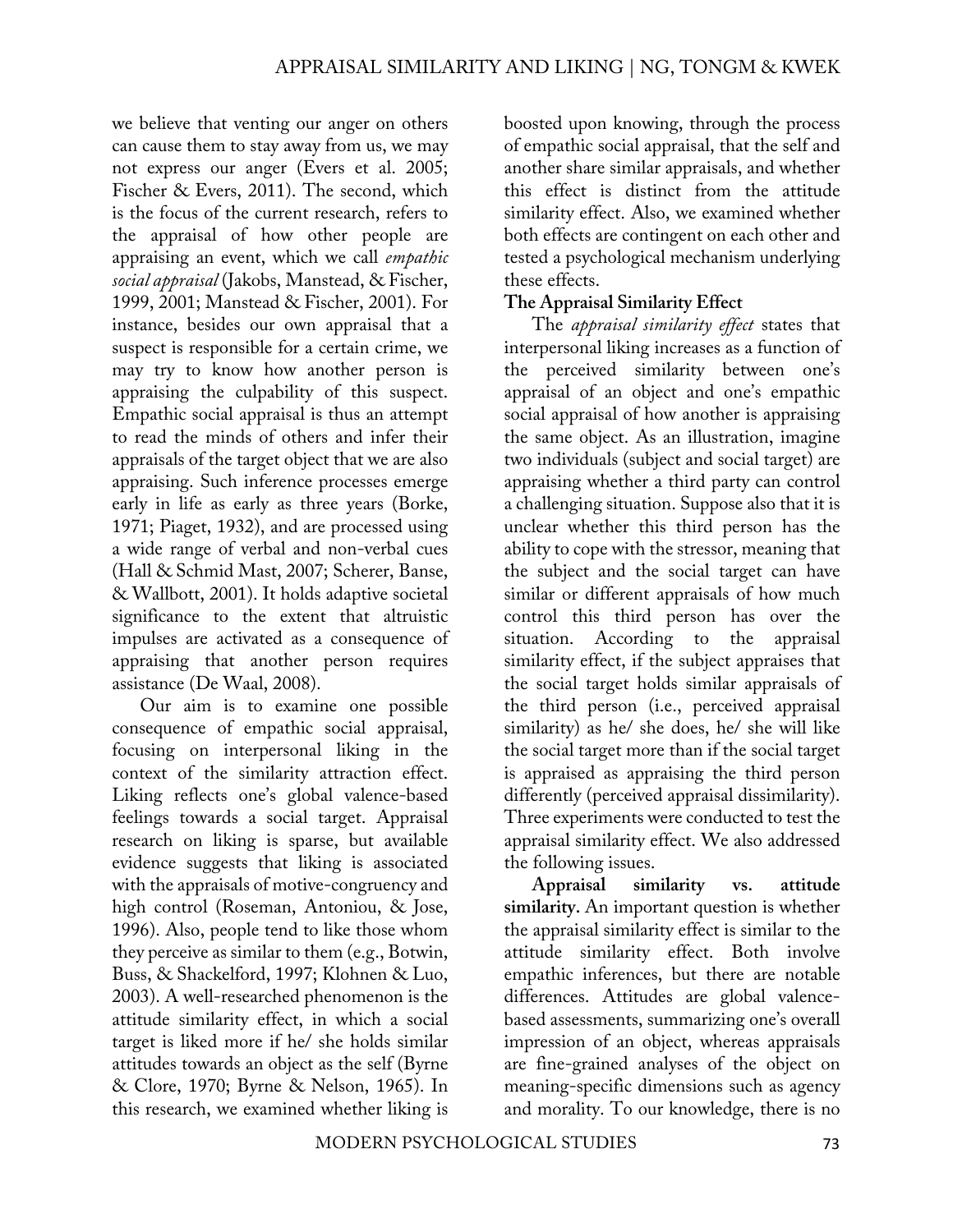empirical evidence to suggest that both are necessarily positively correlated, or that<br>perception of attitude similarity (or perception of attitude similarity (or dissimilarity) is associated with perception of appraisal similarity (dissimilarity). Conceptually, it is possible for appraisal similarity to be independent of attitude similarity. Using the same example, even if the subject and social target agree with each other that the third person is able to control the situation (appraisal similarity), they can still have diverging attitudinal judgments for this third person (one is impressed with the capability of third person, but the other is unmoved; attitude dissimilarity). The opposite can also happen: both have good impressions of the third person (attitude similarity), even though they appraise the third person in different ways (appraisal dissimilarity). In Experiment 2, we manipulated appraisal similarity and attitude similarity orthogonally, and checked for cross-manipulation influences; i.e., whether the manipulation of appraisal similarity affected perceived attitude similarity and whether the manipulation of attitude similarity affected perceived appraisal similarity.

**Interaction between appraisal similarity and attitude similarity.** In Experiments 2 and 3, we examined how appraisal similarity and attitude similarity interact to influence liking. The appraisal similarity effect was examined separately under conditions of attitude similarity and attitude dissimilarity. We expected to find a highly robust appraisal similarity effect when attitude was perceived as similar (i.e., higher liking in the similar appraisals/ similar attitude condition than in the dissimilar appraisals/ similar attitude condition). This is hardly surprising given the double doses of similarity in the similar appraisals/similar attitude condition.

Of greater interest is what might be found in the attitude dissimilarity condition.

The appraisal similarity effect might still exist in the attitude dissimilarity condition, suggesting that the perception of shared appraisals continued to enhance interpersonal liking relative to the perception of non-shared appraisals even when attitude was perceived as dissimilar. However, attitude is a person's fundamental and overall judgment of the object. Perception of differing attitudes could signal to partners that there exist significant differences between them. Also, consistent with the negativity bias (e.g., Baumeister, Bratslavsky, Finkenauer, & Vohs, 2001; Rozin & Royzman, 2001), there is strong evidence that dissimilarity exerts disproportionally larger weights than similarity on liking (Singh & Ho, 2000; Singh & Teoh, 1999). The similarity-dissimilarity asymmetry implies that liking that would otherwise be enhanced by perceived appraisal similarity could be substantially attenuated by perception of differences in attitude. Hence, we predicted that the appraisal similarity effect should be weakened when attitudes are perceived as dissimilar. This will suggest that the appraisal similarity effect is contingent on attitude similarity; i.e. it can be deactivated when attitude is perceived as dissimilar. The similarity-dissimilarity asymmetry can also imply that under appraisal dissimilarity, the attitude similarity effect should be significantly reduced, indicating that the robust attitude similarity effect might also depend on perceived appraisal similarity.

**Mediating role of perceived validation.**  In Experiment 3, we examined whether perceived sense of validation could be driving the appraisal similarity effect, as well as the interactive effect between appraisal similarity and attitude similarity (if any) on liking. Knowing that others share similar beliefs as the self is reassuring and satisfying because it reinforces the legitimacy of personal beliefs (Clore & Gormly, 1974; Festinger, 1954;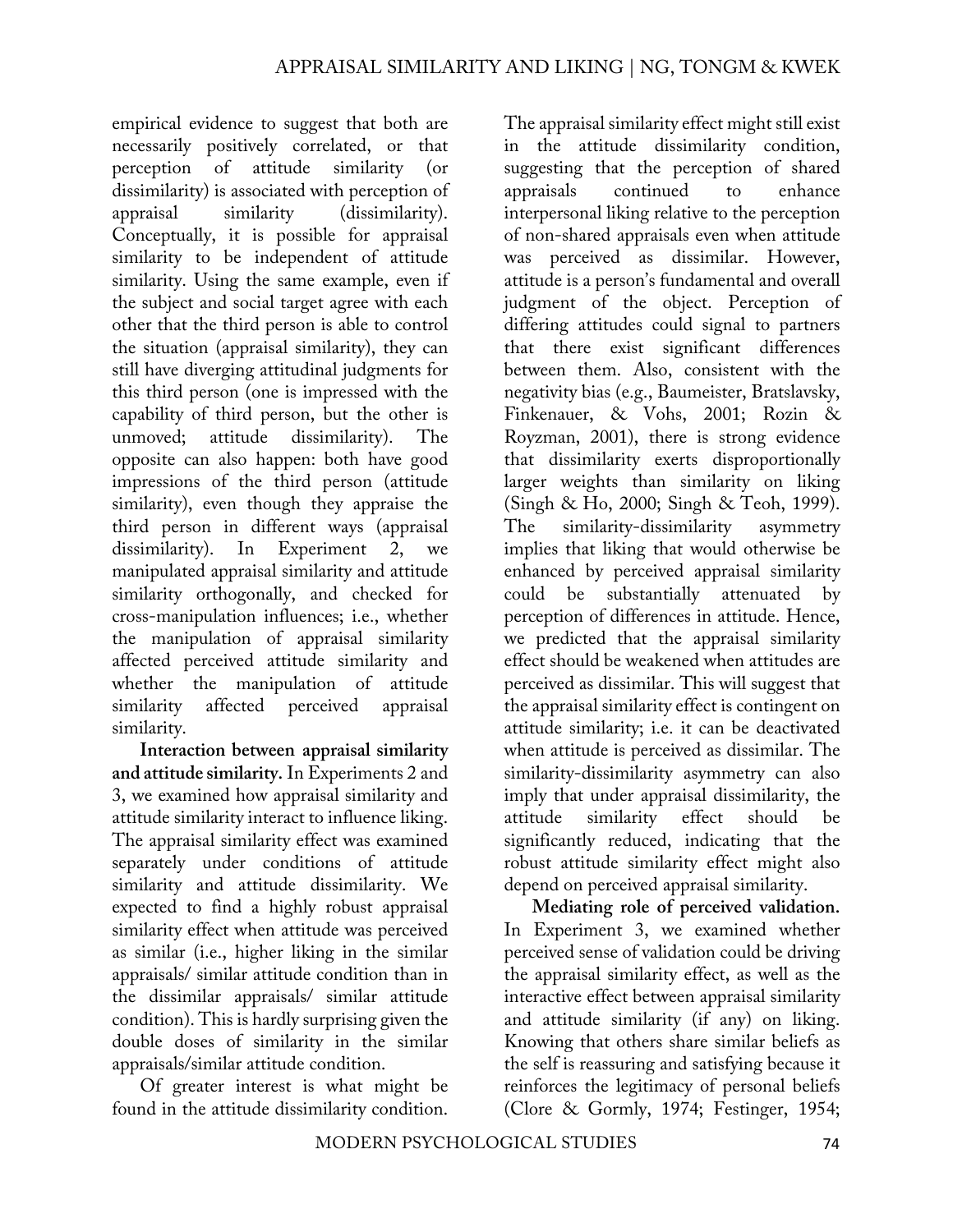Manstead & Fischer, 2001; Schachter, 1959). These good feelings can be elicited in the company of similar others, enhancing liking towards them (Byrne, 1971; Byrne & Clore, 1970). On the other hand, liking for dissimilar others tends to be reduced because disparate views invalidate and threaten personal beliefs. This sense of validation has been found to explain the attitude similarity effect (Byrne & Clore, 1970), and we posited that it can also mediate the appraisal similarity effect. Hence, we predicted that perceived validation should mediate the relationship between appraisal similarity and interpersonal liking. Also, since perceived validation should mediate both the appraisal similarity effect and attitude similarity effect, we predicted a moderated mediation effect in which the interaction effect of appraisal similarity and attitude similarity on liking (if any) should be mediated by perceived validation.

#### **Overview of Studies**

We employed the classic phantom-other technique (Byrne & Nelson, 1965) in all experiments. Participants read a vignette and made their own appraisals of the protagonists on two appraisals relevant to the scenarios. In Experiment 1, the appraisals examined were agency and morality; in Experiments 2 and 3, they were agency and control. To manipulate appraisal similarity, participants were subsequently shown (fabricated) copies of the same appraisal measure allegedly completed by a fictitious participant (the social target). Similarity (dissimilarity) in appraisals was manipulated by making these bogus responses agree (disagree) with the participants' own appraisal ratings. In Experiments 2 and 3, we also manipulated attitude similarity using the same technique. Thereafter, liking for the partner was measured, operationalized using different methods: behavioral indications in

Experiment 1, and self-report in Experiments 2 and 3.

### **EXPERIMENT 1**

In Experiment 1, appraisal similarity was first manipulated, after which participants were given the option of disclosing their contact information (email address and telephone number) to a bogus partner. We reason that people generally will not disclose contact information to a stranger unless they feel some liking towards the person. Hence, we hypothesized that participants in the similar appraisals condition would be more likely than those in the dissimilar appraisals condition to disclose their contact details. As a secondary objective, we also examined how the disclosures of email address and mobile number were differentially affected by appraisal similarity. Personal mobile numbers are generally regarded as more confidential than email addresses in the local population. While we predicted that perceived appraisal similarity would encourage disclosure of both contact information, participants should be more willing to disclose their email address than their mobile number.

# **Method**

Participants. Ninety-six Singaporean undergraduates (74 females;  $M_{\text{ave}}$  = 20.13, *SD* = 1.60) participated for course credits. They were randomly assigned to one of two appraisal similarity conditions: similar appraisals (*N* = 49) and dissimilar appraisals  $(N = 49)$ .

**Procedure.** Participants completed the study in private cubicles. They first read a passage (see Appendix) allegedly extracted from a journal entry written by an anonymous undergraduate. The vignette described a negative incident that was ambiguous in the sense that different agency and morality appraisals could be made of the two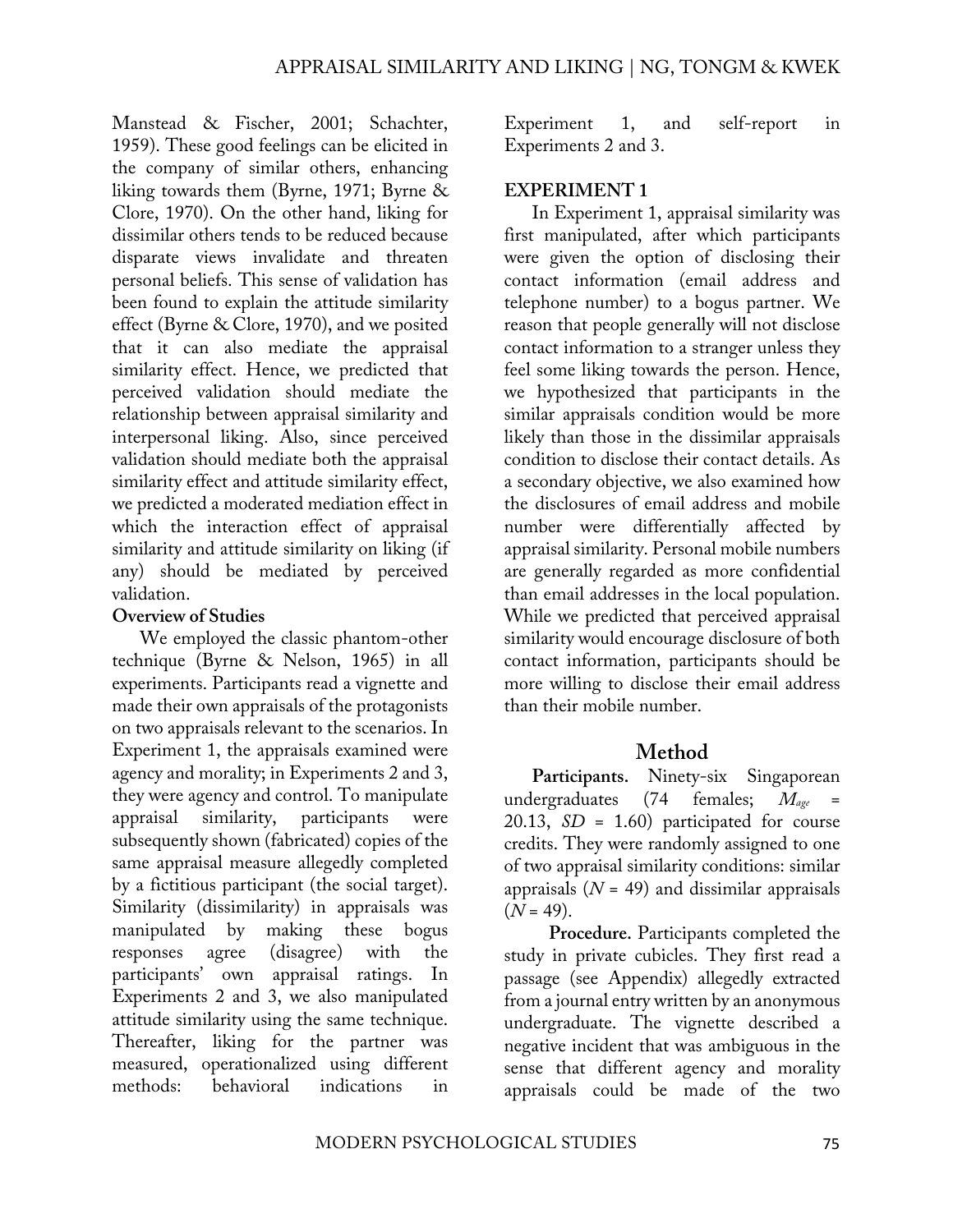protagonists. Next, participants rated their morality and agency appraisals of the protagonists (Raymond and Gary). We told them that we were interested in their "evaluation" of the protagonists. The labels "evaluation" and "evaluate" were used in our instructions because they should be more commonly used as compared to the more academic "appraisal" and "appraise". We collected the appraisal measures after they were completed. The participants then completed an irrelevant filler task (simple mathematical problems) while we used their appraisal responses to manipulate appraisal similarity.

We constructed fake ratings on a fresh copy of the appraisal measure in ways that gave the impression that it was completed by another person (e.g., handwritten index numbers, imperfect circling). A different fabricated copy was constructed for each participant, tailored according to his/ her experimental condition. For participants assigned to the similar appraisals condition, the fabricated responses were made on the same scale-point the participant made or one point away, and on the same side of the scale. For those in the dissimilar appraisals condition, the fabricated responses were made three or more scale-points from the participant's responses, and on the opposite side of the scale. If a participant selected the mid-point, the fabricated response were made on either side of the scale (randomly determined across participants), and the number of scale-points away from the midpoint depended on the participant's experimental condition. Although each appraisal was rated by two items, it did not matter whether both items were rated similarly or differently by the participant as the same procedure of manipulating appraisal similarity was applied.

After the filler task, participants were informed that they were randomly paired

with a same-gender participant from a previous session, who had read the same vignette and made the same evaluation ratings. This bogus participant was presented as "Participant X". To prevent the word "partner" or actual names from eliciting unwanted connotations, we used a neutral "Participant X". We explained that we were interested in how people form impressions of strangers based on limited information. Hence, the fabricated evaluation form allegedly completed by Participant X, as well as their own evaluation form, was given to the participants. They were told to look at X's responses so as to get acquainted with him/her. They then rated the manipulation check items.

Next, the participants were asked whether they would like to meet Participant X after the experiment. If they were interested, they could indicate their personal contact information which would be passed to Participant X. They were presented with a piece of paper, and were told that they could write down their email address or mobile number, or both, or leave the paper blank; every participant owned a mobile phone and had email address. The participants were then left alone for a short while. They also completed suspicion probe items and demographic items. Two participants were removed as they were close to guessing the hypothesis, leaving a final sample of 96.

## **Measures.**

*Appraisals.* Morality was measured with items reflecting judgments of right vs. wrong and fairness vs. unfairness. Participants rated the protagonists on "To what extent was what happened to Gary (i.e. him being injured) fair or unfair to him?" and "To what extent was Raymond's behavior towards Gary moral or immoral?". Agency was measured by items reflecting blame, which were "To what extent was Gary to be blamed for his back injury?" and "To what extent was Raymond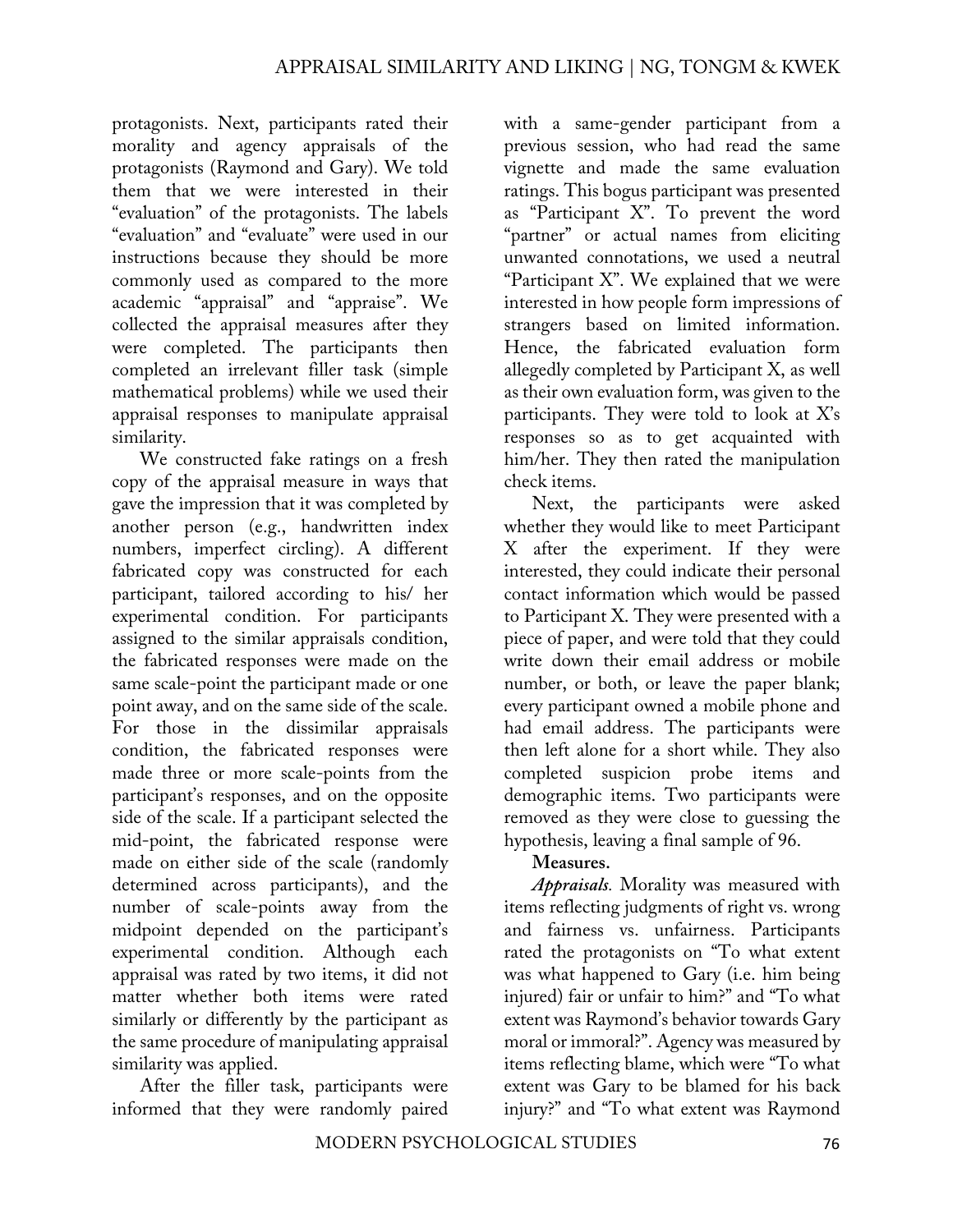to be blamed for Gary's injury?". All items were rated on nine-point scales that ranged from 1 to 9 and were similar to those used in past appraisal studies (e.g., Smith & Ellsworth, 1985; Tong, 2010). Scales for the morality items ranged from *very unfair*/ *very immoral* to *very fair*/ *very moral*. Scales for the agency items ranged from *not at all* to *very much*.

*Perceived appraisal similarity.* As manipulation checks, participants rated "To what extent do you and Participant X have similar/ different evaluation about Raymond and Gary?" on two nine-point scales that ranged from 1 (*extremely different*/ *strong disagreement*) to 9 (*extremely similar*/ *strong agreement*). As the words 'evaluate' and 'evaluation' were repeatedly used to refer to the appraisal measure, it should be clear to the participants which measure we were referring to. All scores were averaged (*α* = .96).

### **Results and Discussion**

 We first checked for outliers of 2.5SD from the mean; none was found.

**Manipulation check.** A t-test showed that perceived appraisal similarity was higher in the similar appraisals condition (*M* = 7.11,  $SD = 1.24$ ) than in the dissimilar appraisals condition (*M* = 3.04, *SD* = 1.34),  $t(94) = 15.44$ ,  $p < .001$ ,  $d = 3.19$ .

**Main analyses.** Across both conditions, most participants (79.8%) disclosed their email address, but less than half (47.9%) disclosed their mobile number. Also, 34.0% of the participants disclosed only their email address, whereas 2.1% disclosed only their mobile number (45.7% disclosed both information). In sum, there is evidence that participants were generally more willing to disclose their email address than their mobile number.

Two chi-square analyses were conducted, separately on email address and mobile

number. Both analyses examined how the disclosure of contact information differed as a function of appraisal similarity. The analyses showed that participants in the similar appraisals condition (89.1% of the participants in this condition) were significantly more likely to disclose their email address to their partner than those in the dissimilar appraisals condition  $(70.8\%), \chi^2(1) = 4.88, \rho = .03$ . Those in the similar appraisals condition (60.9%) were also more likely to disclose their mobile number than those in the dissimilar appraisals condition  $(35.4\%), \chi^2(1) = 6.10, \rho = .01$ . Two McNemar tests were conducted, one for each appraisal similarity condition. Both analyses tested whether there was a significant difference between the disclosure of email address and the disclosure of mobile number. Participants in both the similar appraisals condition,  $p = .001$ , and the dissimilar appraisals condition,  $p \times .001$ , were more likely to disclose their email address than their mobile number.

As predicted, participants in the similar appraisals condition were more likely to disclose their email address and mobile number to their partner than those in the dissimilar appraisals condition. Also, participants in both conditions were more likely to disclose their email address than their mobile number, consistent with the claim that mobile numbers are regarded as more confidential than email addresses. More pertinent to our hypothesis, participants who felt a sense of appraisal similarity were significantly more likely (compared to those who felt a sense of appraisal dissimilarity) to disclose even their mobile number to their partner. This finding suggests that appraisal similarity could enhance liking towards a largely unknown person to the point that confidential information would be disclosed. Also, it does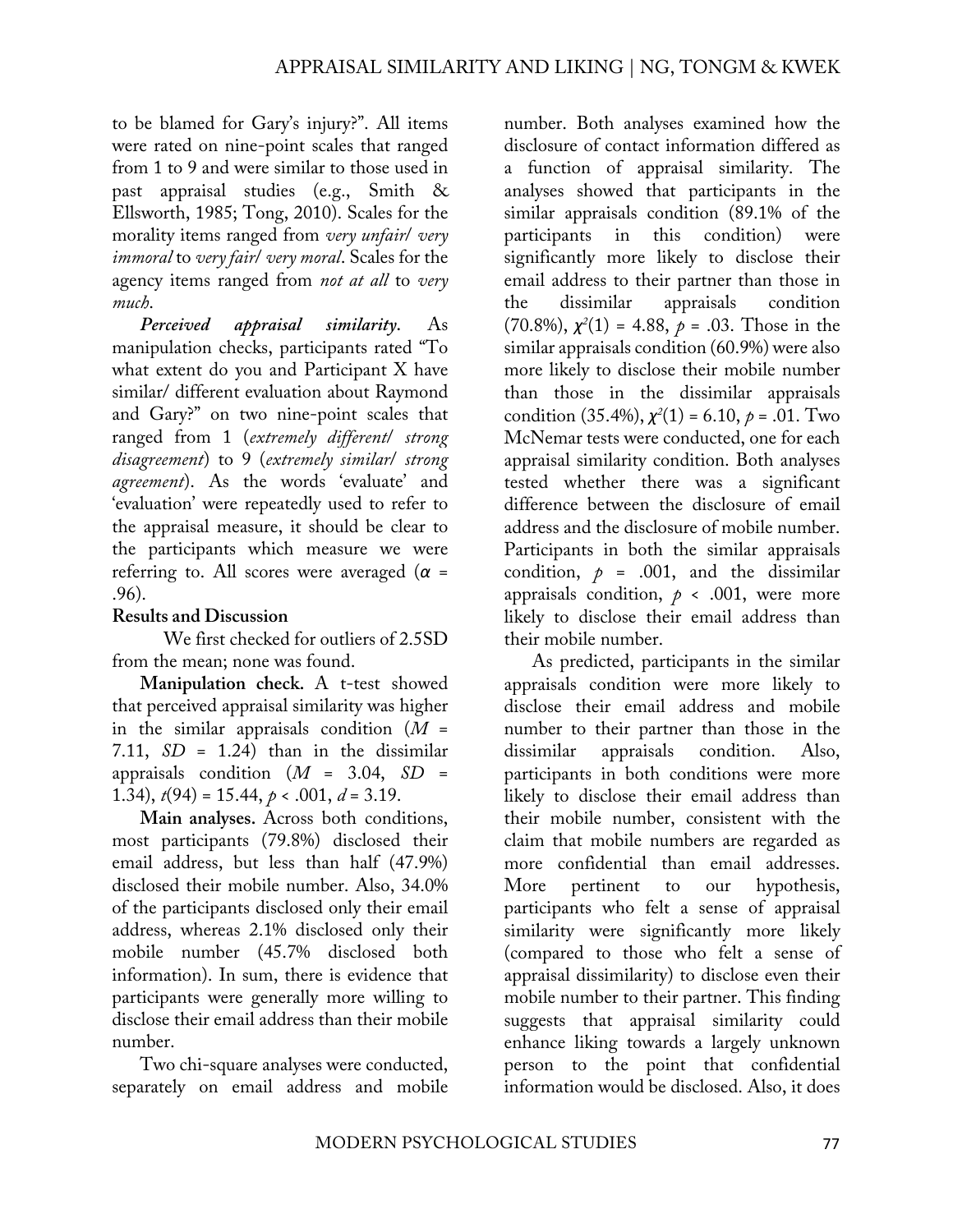not seem likely that participants disclosed their contact details just to please the experimenter or to comply with instructions, since few in the dissimilar appraisal condition disclosed their mobile number. On the contrary, the results suggest that their behaviors were determined by their appraisal similarity condition.

## **EXPERIMENT 2**

One objective of Experiment 2 was to replicate the findings in Experiment 1 using a validated measure of liking. While behavioral measures have strong appeals, including greater immunity from cognitive and response biases known to plague verbal measures (Kahneman, Krueger, Schkade, Schwarz, & Stone, 2004), their construct validity is of question. Disclosure of contact information might reflect, for instance, trust, risk taking, or impulsiveness, instead of liking. Hence, we used a widely used and highly validated measure of liking: the Interpersonal Judgment Scale (IJS; Byrne, 1971). We predicted higher IJS scores in the similar appraisals condition than in the dissimilar appraisals condition.

In addition, attitude similarity was orthogonally manipulated and crossmanipulation checks were conducted to assess the distinctiveness of appraisal similarity from attitude similarity. Specifically, we examined whether the manipulation of appraisal similarity would affect perceived attitude similarity, and whether the manipulation of attitude similarity would affect perceived appraisal similarity. We also examined whether the perception of appraisal similarity was correlated with the perception of attitude similarity. We further examined the interactive effect (if any) between appraisal similarity and attitude similarity on liking.

Experiment 2 also differed from Experiment 1 in other (minor) ways to assess the robustness of the findings. First, we examined control, a different appraisal, together with agency, to determine whether our findings could be generalized to other appraisals. Second, to ascertain that the results in Experiment 1 were not artifacts of the materials used, we used a different set of vignette materials with the changes being that different appraisal items were used, and only one protagonist was evaluated.

# **Method**

**Participants.** One hundred and twentythree female Singaporean undergraduates participated for course credit.<sup>1</sup> They were randomly assigned to the following conditions: similar appraisals/ similar attitude (*n* = 30), similar appraisals/ dissimilar attitude (*n* = 31), similar appraisals/ dissimilar attitude (*n* = 31), and dissimilar appraisals/ similar attitude (*n* = 31).

**Procedure.** Similar to Experiment 1, participants first read a passage (Appendix) allegedly written by an undergraduate. The passage featured one protagonist (i.e. Raymond) and was ambiguous in terms of how the protagonist could be appraised on agency and control. Participants then rated Raymond on two forms (the sequence of which was counterbalanced). One form was titled "Evaluation Form" (following Experiment 1), which contained the appraisal items; the other form was titled "Impression Form", which contained the attitude items. The participants then worked on a filler task while we constructed fake scores on new Evaluation and Impression forms to manipulate appraisal similarity and attitude similarity, respectively, using the same procedure from Experiment 1. Participants were then paired with a bogus same-gender "Participant X" using the same cover story. They were given fabricated Evaluation and Impression forms allegedly from X, along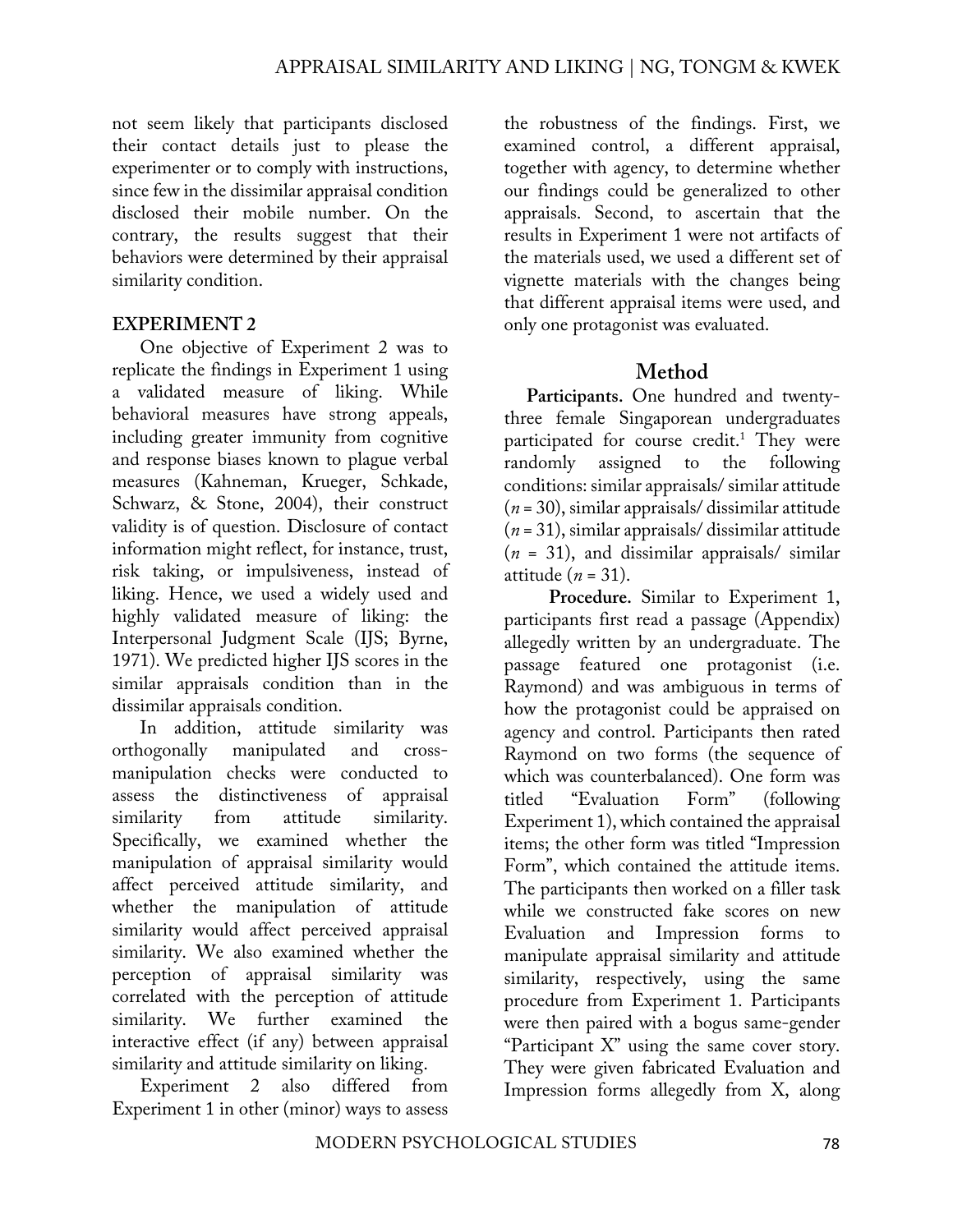with their own. After looking at X's scores, they completed manipulation check items, the IJS, and suspicion probe items. One participant was removed as she was close to guessing the hypothesis, leaving the final sample at 122 participants.

#### **Measures.**

*Appraisals.* The Evaluation Form contained two agency items ("To what extent do you think Raymond was responsible for the fact that all attendees were not seated on time?" and "To what extent do you think that Raymond was accountable for the fact that all attendees were not seated on time?") and two control items ("To what extent do you think that Raymond could have better control over the planning of this talk such that all attendees would be seated on time?" and "To what extent do you think that Raymond could have exerted more influence over the planning of this talk such that all attendees would be seated on time?"). They were rated on nine-point scales ranging from 1 *(not at all)* to 9 *(very much).*

*Attitudes.* The Impression Form contained two items ("To what extent do you agree/ disagree with Raymond on this plan?" and "To what extent are you in support/ not in support of Raymond on this plan?"). Both items were rated on nine-point scales that ranged from 1 *(extremely disagree/ extremely not in support)* to 9 *(extremely agree/ extremely in support)*. We modeled these items after those used in attitude research that asked respondents how much in favor they were of an attitude object, which in this case was Raymond with reference to his plan.

*Perceived appraisal similarity.* For manipulation checks, participants were asked to refer to their own and Participant X's Evaluation Forms and rated "To what extent do you think that you and Participant X have similar/ different evaluations of Raymond?" on two nine-point scales that ranged from 1 *(extremely different/ strong disagreement)* to

9 *(extremely similar/ strong agreement)*. The scores were averaged ( $\alpha$  = .95).

*Perceived attitude similarity.* For manipulation checks, participants were asked to refer to their own and Participant X's Impression Forms and rated "To what extent do you think that you and Participant X have similar/ different impressions of Raymond?" on two nine-point scales that ranged from 1 *(extremely different/ strong disagreement)* to 9 *(extremely similar/ strong agreement)*. The scores were averaged ( $\alpha$  = .97).

*Liking.* The ten-item IJS was adapted for this study (e.g., "I find Participant X likeable") and was rated on nine-point scales that ranged from 1 *(strongly disagree*) to 9 (*strongly agree*). All scores were averaged with opposite items reversed (*α* = .87).

#### **Results and Discussion**

2.4% of the data that were 2.5*SD* from the mean were excluded.

**Manipulation checks.** Participants in the similar appraisals condition (*M* = 7.03, *SD* = 0.91) were more likely to rate Participant X's appraisals as similar to theirs than those in the dissimilar appraisals condition (*M* = 2.76, *SD* = 0.78), *t*(118) = 27.46, *p* < .001, *d* = 5.06. In contrast, participants in the similar attitude condition  $(M = 4.94, SD = 2.30)$  did not differ from those in the dissimilar attitude condition  $(M = 4.84, SD = 2.33)$  in terms of perceived appraisal similarity, *t*(118) = 0.23, *p =* .82, *d* = 0.04. Perceived attitude similarity  $(M = 7.42, SD = 1.00)$  was higher in the similar attitude condition than in the dissimilar attitude condition (*M* = 3.10, *SD* = 1.07), *t*(120) = 23.05, *p* < .001, *d* = 4.21. In contrast, the similar appraisals condition  $(M = 5.27, SD = 2.35)$  and the dissimilar appraisals condition  $(M = 5.17, SD = 2.47)$ did not differ in perceived attitude similarity,  $t(120) = 0.23$ ,  $p = .82$ ,  $d = 0.02$ . These results indicate that our manipulations were effective in inducing only the intended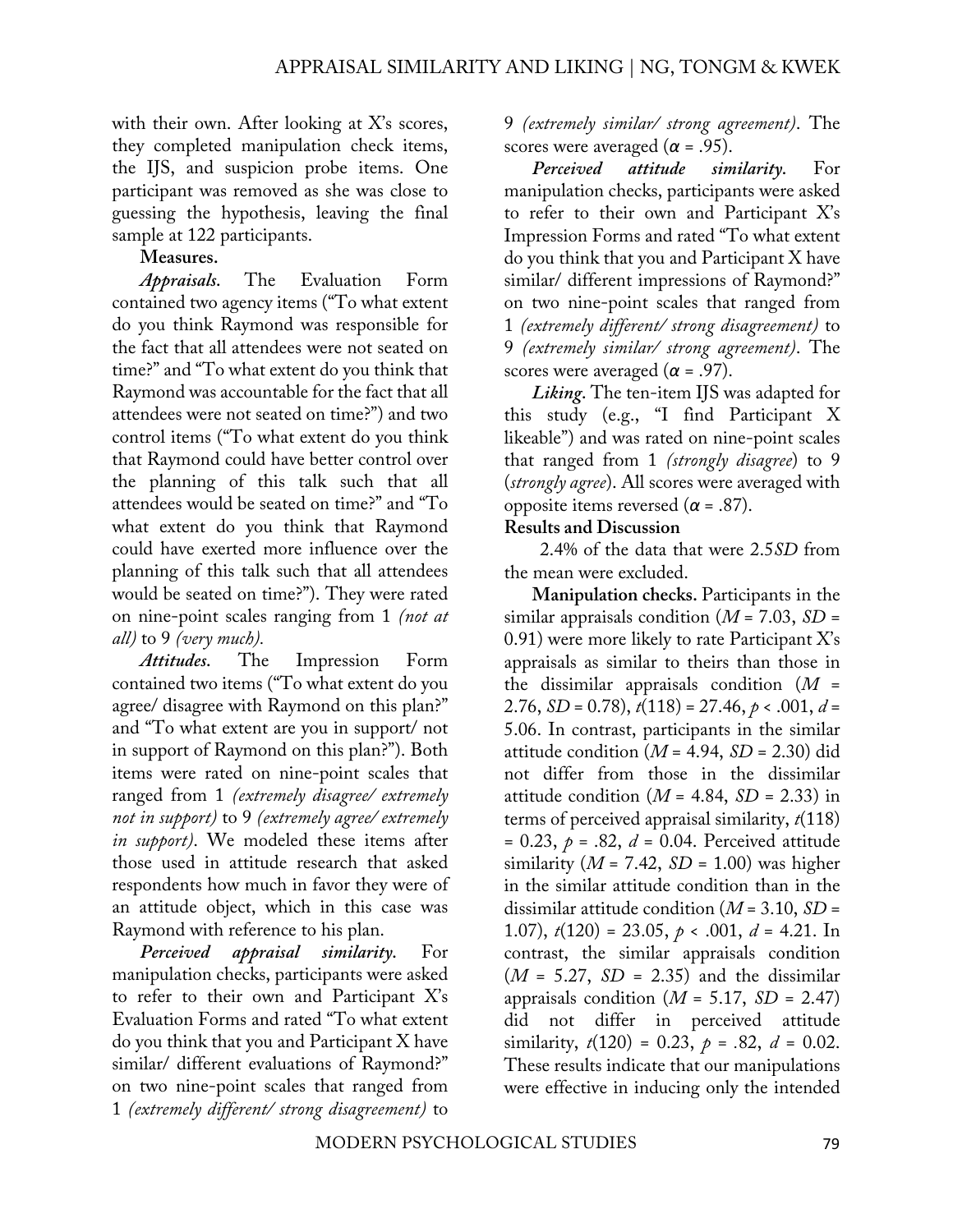constructs. Manipulation of appraisal similarity affected only perceived appraisal similarity and not perceived attitude similarity, whereas manipulation of attitude similarity affected only perceived attitude similarity and not perceived appraisal similarity. Also, perceived appraisal similarity and perceived attitude similarity did not correlate with each other,  $r(121) = .04$ ,  $p =$ .68. This supports the notion that participants could perceive similar appraisals but different attitudinal judgment concurrently held by their partner, or that the partner disagreed on appraisals but agreed on attitudinal judgment.

**Main analyses.** A 2 (appraisal similarity) × 2 (attitude similarity) ANOVA performed on the IJS scores revealed a significant main effect of appraisal similarity,  $F(1, 116)$  = 7.73,  $p < .01$ ,  $p^2 = 0.06$ . The similar appraisals condition ( $M = 56.17$ ,  $SD = 8.51$ ) generated stronger liking towards X than the dissimilar appraisals condition  $(M = 52.00, SD = 8.45)$ . A marginally significant effect of attitude similarity was also present,  $F(1, 116)$  = 3.55,  $p = .06$ ,  $p^2 = 0.03$ . Participants in the similar attitude condition (*M* = 55.56, *SD* = 9.81) indicated liking X more than those in the dissimilar attitude condition (*M* =  $52.66, SD = 7.26$ .

There was a significant interaction effect,  $F(1, 116) = 5.63$ ,  $p = .02$ ,  $p^2 = 0.05$ . Simple effect analyses showed that the similar attitude condition produced greater liking towards X than the dissimilar attitude condition under the similar appraisals condition,  $t(57) = 3.28$ ,  $p < .01$ ,  $d = 0.87$ ), but not under the dissimilar appraisals condition,  $t(58) = -0.33$ ,  $p = .74$ ,  $d = 0.09$ . Therefore, the robust attitude-similarity effect was replicated only under appraisal similarity. Also, participants in the similar appraisals condition reported higher levels of liking towards X than those in the dissimilar

appraisals condition under the similar attitude condition,  $t(57) = 3.28$ ,  $p < .01$ ,  $d =$ 0.87, but not under the dissimilar attitude condition,  $t(59) = 0.33$ ,  $p = .74$ ,  $d = 0.09$ . Hence, the appraisal similarity effect occurred only when attitudes were perceived as similar (see Figure 1).

Overall, these results indicate that attitude similarity did not enhance liking when coupled with appraisal dissimilarity. Likewise, appraisal similarity did not enhance liking when coupled with attitude dissimilarity. In addition, the significant main effect of appraisal similarity provides stronger support for the appraisal similarity effect.

### **EXPERIMENT 3**

Experiment 3 was intended for several objectives. First, it aimed to examine whether the appraisal similarity  $\times$  attitude similarity interactive effect obtained in Experiment 2 could be replicated. Second, we examined whether perceived validation mediated the appraisal similarity effect and the interactive effect on interpersonal liking. Third, the manipulation check items in Experiment 2 could have alerted participants to possible similarities/ differences between them and their phantom partners.<sup>2</sup> In Experiment 3, these items were dropped. Finally, in Experiment 2, the attitude items might be targeted at a behavior of the protagonist, whereas the appraisal items were targeted at the protagonist. In Experiment 3, both variables were standardized by having them targeted at the protagonist.

## **Method**

**Participants**. One hundred and twentyone Singaporean undergraduates (60 females*;*   $M_{\text{age}} = 21.91$ ,  $SD_{\text{age}} = 2.17$ ) participated for monetary reimbursement. They were randomly assigned to the similar appraisals/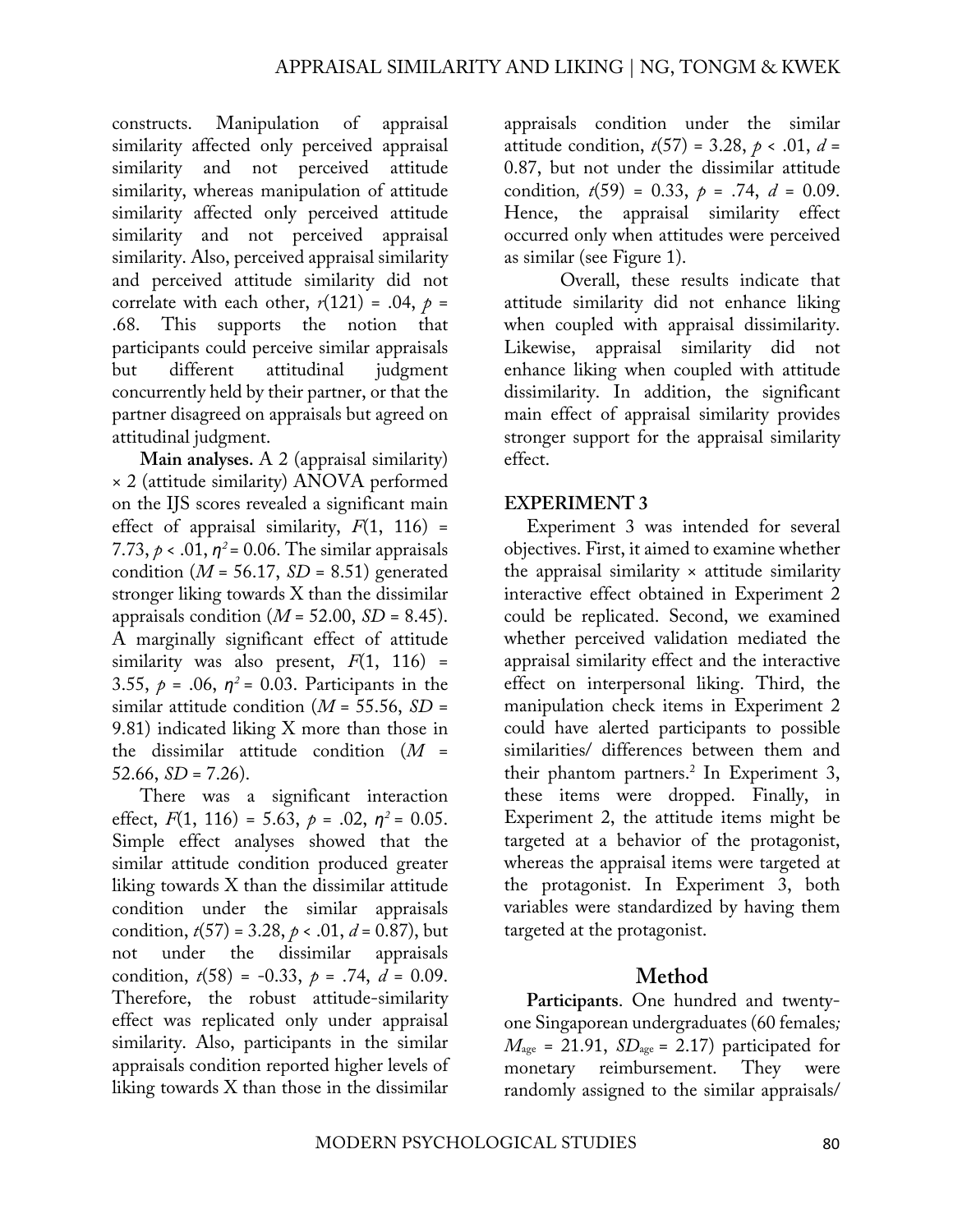similar attitude (*n* = 30), similar appraisals/ dissimilar attitude (*n* = 29), similar appraisals/ dissimilar attitude (*n* = 31), or dissimilar appraisals/ similar attitude condition (*n* = 31). In a preliminary analysis, the moderating effect of gender was tested in a 2 (appraisal similarity)  $\times$  2 (attitude similarity)  $\times$  2 (gender) ANOVA. Gender did not moderate the effect of appraisal similarity, effect of attitude similarity, and the interaction effect (all *p*s > .10). Gender was thus dropped from subsequent analyses.

**Procedure.** The procedure was largely identical to Experiment 2 except for the following changes. Participants answered attitude items that were worded to reflect attitude towards the protagonist. After looking at X's (fabricated) forms, they rated several measures that included the IJS and the perceived validation measure; sequence of the questionnaires was counterbalanced. Finally, no manipulation check item was administered.

# **Measures.**

*Appraisals.* The same Evaluation Form from Experiment 2 was used.

*Attitudes.* Participants rated "To what extent do you like/ dislike Raymond?", "To what extent is your impression of Raymond favorable/ unfavorable?", "To what extent would you like/ dislike meeting Raymond?", and "To what extent is your attitude towards Raymond positive/ negative?" on nine-point scales that ranged from 1 *(extremely dislike/ extremely unfavorable/ extremely dislike/ extremely negative)* to 9 *(extremely like/ extremely favorable/ extremely like/ extremely positive)*.

*Perceived validation.* Participants rated "To what extent does X make you feel validated?", "To what extent does X make you feel affirmed?", and "To what extent does X make you feel rejected?" (reverse-coded) on seven-point scales that ranged from 1 (*not at all*) to 7 (*extremely*). Including the *rejected* item produced a low Cronbach's alpha (.50) hence it was dropped. The *affirmed* and *validated* items were averaged (*α* = .90).

*Liking.* Participants completed the same IJS scale ( $\alpha$  = .85).

### **Results and Discussion**

We first checked for outliers of 2.5SD from the mean; none was found.

**Main analyses.** A 2 (appraisal similarity) × 2 (attitude similarity) ANOVA performed on the IJS scores revealed a significant main effect of appraisal similarity,  $F(1, 117) =$ 4.23,  $p = .04$ ,  $q^2 = .04$ . The similar appraisals condition  $(M = 5.04, SD = 1.26)$  generated stronger liking towards Participant X than the dissimilar appraisals condition (*M* = 4.64, *SD* = 1.02). A significant main effect of attitude similarity was also found, *F*(1, 117)  $= 15.65, p \le 0.001, \eta^2 = 0.11$ . Participants in the similar attitude condition (*M* = 5.20, *SD* = 1.02) liked Participant X more than those in the dissimilar attitude condition  $(M = 4.46, SD = 1.17).$ 

More importantly, there was a significant interaction effect,  $F(1, 117) = 8.89$ ,  $p \le$ .01,  $\eta^2$ = 0.07. Simple effect analyses showed that participants in the similar appraisals condition reported higher levels of liking towards X than those in the dissimilar appraisals condition under the similar attitude condition,  $t(58.93) = 4.01$ ,  $p \le$ .001, *d* = 1.04, but not under the dissimilar attitude condition,  $t(58) = -0.49$ ,  $p = .62$ ,  $d =$ 0.13. Also, the similar attitude condition produced greater reported liking towards X than the dissimilar attitude condition under the similar appraisals condition,  $t(57)$  = 4.61, *p* < .001, *d* = 1.22, but not under the dissimilar appraisals condition, *t*(60) = 0.82,  $p= .41, d = 0.21$ . Therefore the results from Experiment 2 were replicated (Figure 2).

**Mediation analyses.** To examine whether the effect of appraisal similarity on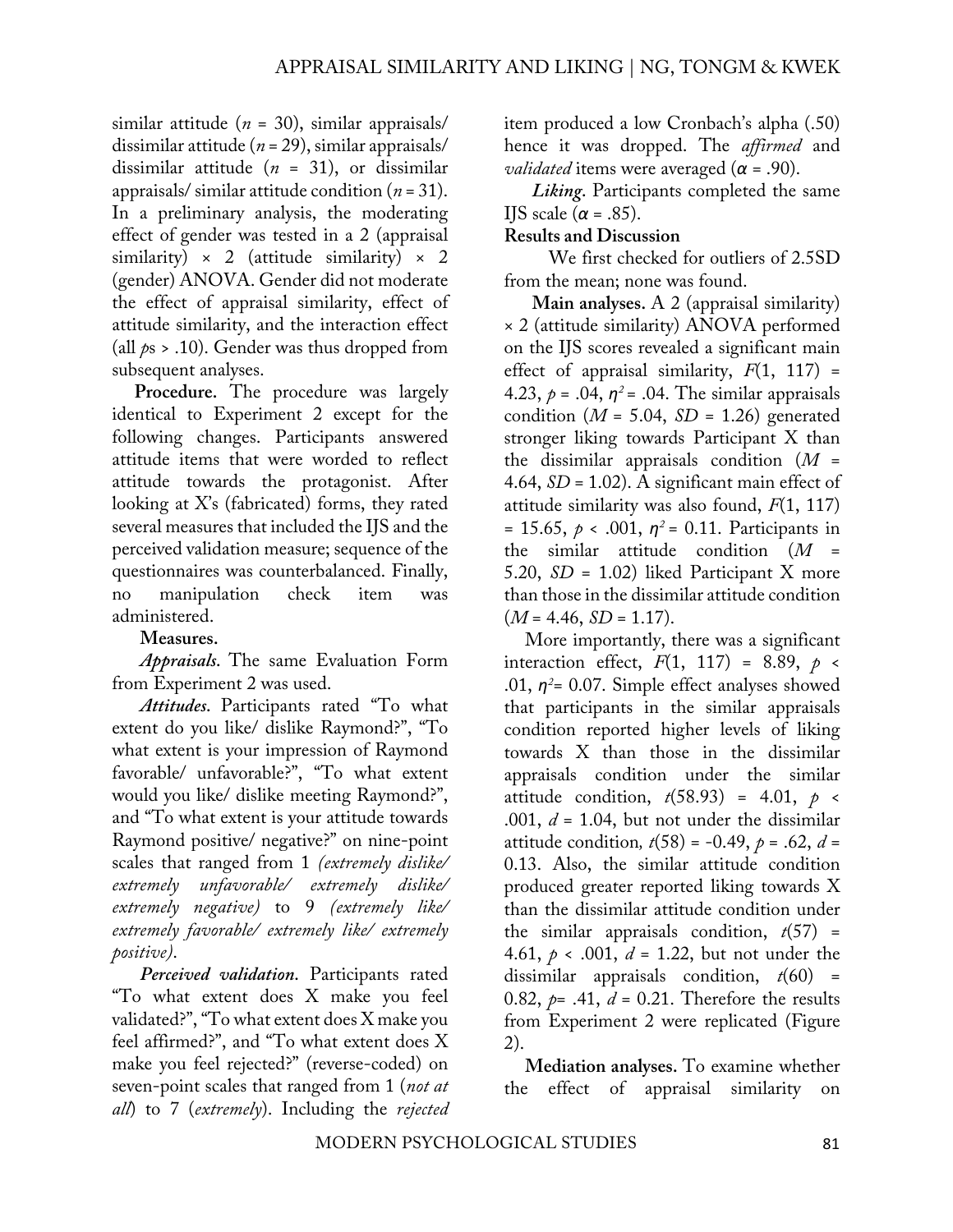interpersonal liking was mediated by perceived validation, we employed nonparametric bootstrapping conducted on 5000 random samples (Preacher & Hayes, 2004). Appraisal similarity (similar appraisals = 1, dissimilar appraisals  $= -1$ ) was entered as the predictor variable, liking as the outcome variable, and perceived validation as the mediating variable. The results revealed that the 95% bias corrected and accelerated confidence intervals (CI) for the indirect effect did not include zero (95% CI = 0.04; 0.21), which is evidence that perceived validation significantly mediated the effect of appraisal similarity on liking. As shown in Figure 3, the mediating effect of perceived validation was full given that the direct effect of appraisal similarity on liking was reduced to non-significance after including it.

To test whether the interaction effect of appraisal similarity and attitude similarity was mediated by perceived validation, we employed a moderated mediation analysis. According to Muller, Judd, and Yzerbyt (2005), three regression models should be tested:

> $DV = b_{10} + b_{IV}IV + b_{Mod}Mod +$  $b_{IV^*Mod}$ IV<sup>\*</sup>Mod + *e* (Model 1)  $Med = b_{20} + b_{IV}IV + b_{Mod}Mod +$  $b_{IV^*Mod}$ IV<sup>\*</sup>Mod + *e* (Model 2)  $DV = b_{30} + b_{IV}IV + b_{Mod}Mod +$  $b_{I\!V^*\!Mod}$  +  $b_{Med}$ Med +  $b_{Med^*Mod}$ Med<sup>\*</sup>Mod + *e* (Model 3)

Where IV, DV, Mod, and Med refer to the independent variable (appraisal similarity;  $similar$  appraisals = 1, dissimilar appraisals = -1), dependent variable (liking), moderator (attitude similarity; similar attitude = 1, dissimilar attitude = -1), and mediator (perceived validation), respectively, and \* denotes interaction between specific variables. Mediated moderation would be established if the following criteria are met (Muller et al., 2005). First, *bIV\*Mod* in Model 1 is significant. Second,  $b_{IV^*Mod}$  in Model 2 is

significant. Finally, in Model 3,  $b_{Med}$  is significant; a significant  $b_{\text{IV*Mod}}$  would indicate partial mediation whereas a nonsignificant  $b_{\text{IV*Mod}}$  would indicate full mediation. The results are shown in Table 1.

The above analyses demonstrated that the interaction effect between appraisal similarity and attitude similarity was significant. This satisfied Condition 1. When Model 2 was tested, there was a significant interaction effect between appraisal similarity and attitude similarity on perceived validation, satisfying Condition 2. When Model 3 was tested, perceived validation positively predicted liking, satisfying Condition 3. The interaction effect between appraisal similarity and attitude similarity on liking remained significant, indicating partial mediation effect of perceived validation.

# **General Discussion**

The primary aim of this research was to provide an initial demonstration of how empathic social appraisal can influence interpersonal liking. We proposed and found evidence for the appraisal similarity effect in which perceived similarity in appraisal enhances liking. We strengthened evidence of this effect by operationalizing liking using both verbal and behavioral measurements. Further, we demonstrated that this effect is independent of the attitude similarity effect. We also found that under perceived dissimilarity in attitude, the appraisal similarity effect is weakened, and under perceived dissimilarity in appraisals, the robust attitude similarity effect is also weakened. Finally, we showed that perceived validation fully mediates the appraisal similarity effect, and partially mediates the interaction effect between both forms of perceived similarity on interpersonal liking.

 In Experiment 1, we obtained the first evidence that similarity in appraisals can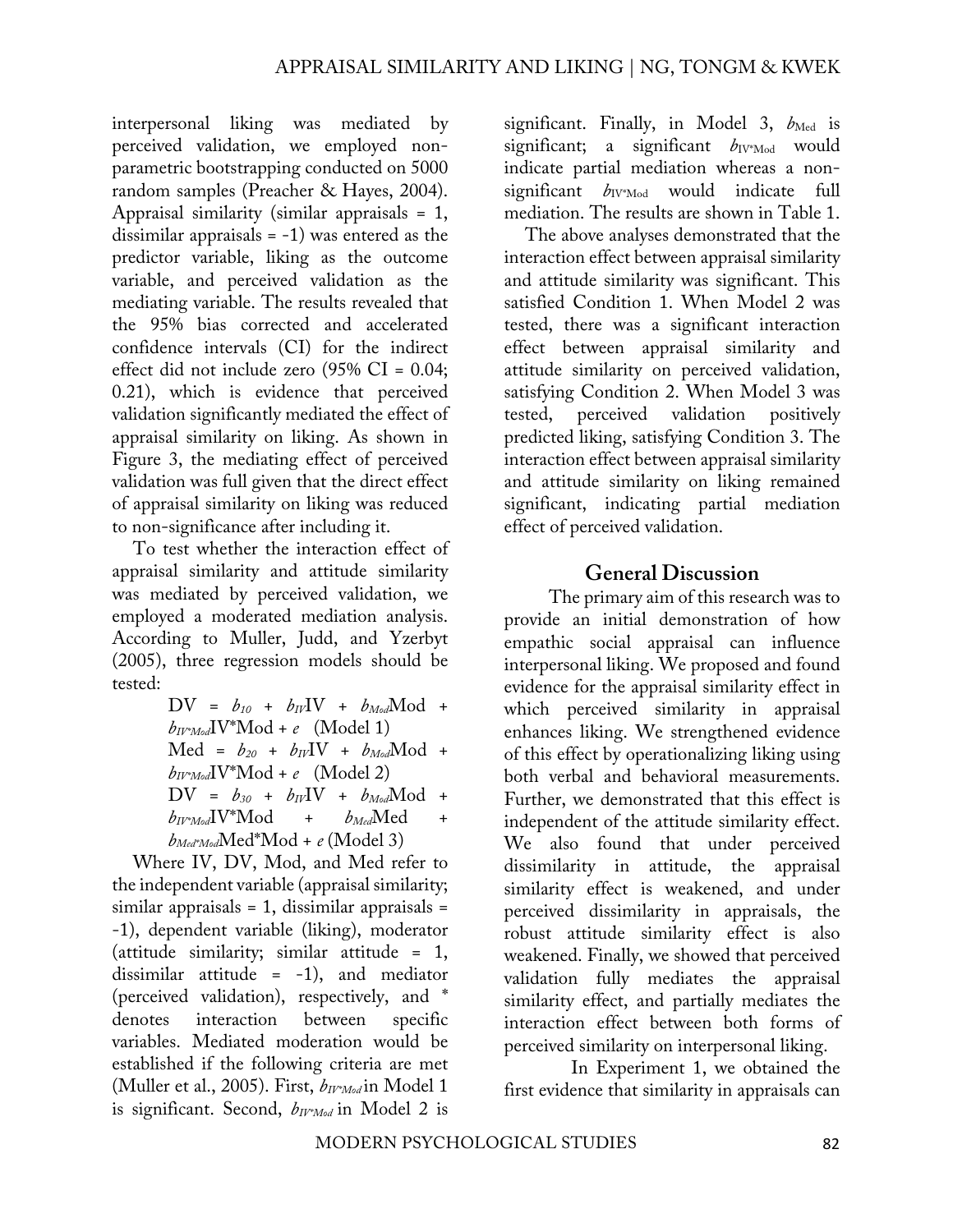boost interpersonal liking. Participants were more likely to disclose personal contact information to a bogus partner whom they perceived to hold similar appraisals as them, as compared to a partner whom they perceived to hold dissimilar appraisals. This finding was conceptually replicated in Experiments 2 and 3 using an established self-report measure of liking. Participants in the similar appraisal condition reported higher levels of liking towards the bogus partner than those in the dissimilar appraisal condition.

The use of behavioral and self-report data serves complementary purposes. Self-report methods are susceptible to various cognitive biases (Kahneman et al., 2004), whereas behavioral indicators present validity concerns. Consistent results from both measures could help to ascertain the veracity of the appraisal similarity effect. This multimethod approach also demonstrates the various facets of liking. Liking can be conveyed not only verbally, but also through physical actions. In Experiments 2 and 3, participants reported their levels of liking on questionnaire items, while those in Experiment 1 expressed their liking by sharing their contact details. Further, the use of two behavioral indicators reveals nuances of liking that would have been missed if only one indicator was used. While the similar appraisals participants were more inclined than the dissimilar appraisals participants to disclose both contact information, they (like their dissimilar appraisals counterparts) were less willing to disclose their mobile number than their email address. This finding also suggests that the appraisal similarity effect does not increase liking towards a stranger so much that any information will be unreservedly disclosed.

We also demonstrated that the appraisal similarity effect is distinct from the attitude similarity effect. Cross-manipulation check

analyses in Experiment 2 revealed that the manipulation of appraisal similarity did not affect perceived attitude similarity, and neither did the manipulation of attitude similarity influence perceived appraisal similarity. Hence, empathically appraising a social target as having similar appraisals does not necessarily lead to perceiving the target as sharing similar attitudes, and perceiving the target as having similar attitudes does not necessarily result in appraising the target as sharing similar appraisals. The results also underscore the conceptual differences between attitudes and appraisals, the former being global valence-based evaluations and the latter being more focused meaningspecific analyses. The fact that our participants demonstrated independent responses between the appraisal and attitude items also suggests that lay persons can identify them as distinct forms of judgments.

In Experiments 2 and 3, the appraisal similarity effect and the attitude similarity effect were found to be contingent upon each other. The appraisal similarity effect was deactivated under attitude dissimilarity; likewise, the attitude similarity effect was deactivated under appraisal dissimilarity. Because attitude summarizes one's fundamental judgment of an object (Ajzen, 2001; Crano & Prislin, 2006; Krosnick & Petty, 1995), it is conceivable that relationships based on a convergence of attitude between partners can withstand perceived differences in other domains, including appraisals. However, this was not the case in our studies; perceived similarity in attitude no longer enhanced liking over perceived dissimilarity in attitude when the partner disagreed on appraisals. The findings may imply that appraisals can shape relationship strength in significant ways. When partners find that they see eye-to-eye on appraisals, it signals a strong alignment of views between them, which can potentially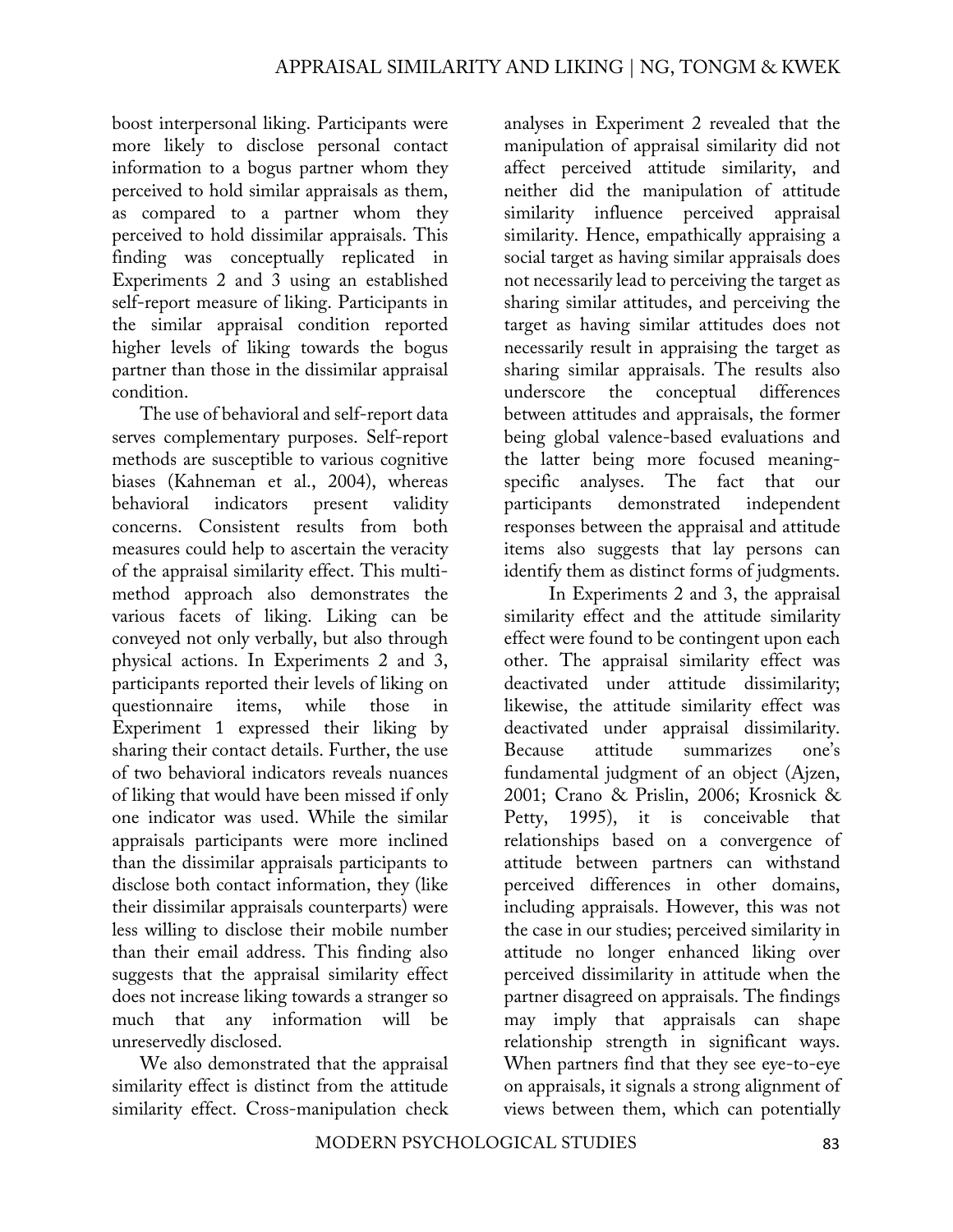enhance their relationship. However, if they disagree with each other on appraisals, it signals critical differences between them that can damage their relationship even if they agree on attitudinal judgment. According to our findings, and consistent with the similarity-dissimilarity asymmetry (Singh & Ho, 2000; Singh & Teoh, 1999), perception of differences in appraisals is strong enough to outweigh any advantage that perception of similarity in attitude has on enhancing liking.

A similar argument can be posited to explain why similar appraisals did not enhance liking relative to dissimilar appraisals when there was perceived dissimilarity in attitude. Perceived attitudinal differences signal significant interpersonal differences that undermine interpersonal liking. Even if a partner is perceived as appraising an object in similar ways, the fact that he/ she holds a dissimilar attitude is sufficient to hint at fundamental differences existing in the relationship. Therefore, perceived differences in attitudes can also negate the beneficial interpersonal effects of perceived appraisal similarity.

The perceived validation of personal beliefs was found to mediate the appraisal similarity effect. Positive reinforcement models indicate that attitude similarity enhances liking because the similar partner is perceived as affirming one's beliefs through his/ her similar attitudinal judgments (Byrne & Clore, 1970). Supporting these positive reinforcement perspectives, the current findings show that the reason why perception of appraisal similarity enhances liking is because it also affirms one's beliefs. This provides evidence that the validation effect also applies to appraisals. Given that both appraisal similarity and attitude similarity boost one's sense of personal validation, the conjecture could be made that the interaction effect between these two forms of similarity on interpersonal liking should also be

mediated by perceived validation. Experiment 3 supports this conjecture. Another implication of these findings is that the similarity-dissimilarity asymmetry can also affect perceived legitimacy of personal worldviews. The negative impact of dissimilarity in eliciting doubts in individuals about their beliefs is stronger than the positive impact of similarity in assuring individuals of their beliefs. To our knowledge, this research is the first to show this effect to apply not just to interpersonal judgments, but also intrapersonal evaluations.

Our results should be interpreted with the limitations in mind. The current studies examined only a selected set of appraisals, and future research could examine whether manipulation of similarity in other appraisals (e.g., certainty) would result in similar effects on interpersonal liking. Also, the moderating role of appraisals on the relationship between appraisal similarity and attitude similarity itself could be examined. Specifically, it seems possible that appraisals with valence connotations (e.g., morality) are more likely to result in appraisal similarity correlating with attitude similarity than appraisals without or with weaker valence connotations (e.g., agency). For instance, if two individuals appraise a target as low (vs high) in morality (the extent to which the target's behavior was morally right), they might share similar negative (positive) attitudes towards the target. However, if these two individuals agree in appraising the target as high in agency-self (who is responsible for causing an event), they might not share similar attitude towards the target because the desirability of the outcome of the agency-self appraisal also depends on other appraisals (e.g., whether the event was wanted or unwanted). Another avenue for future research could be to provide participants their partner's personal contact information and examine whether they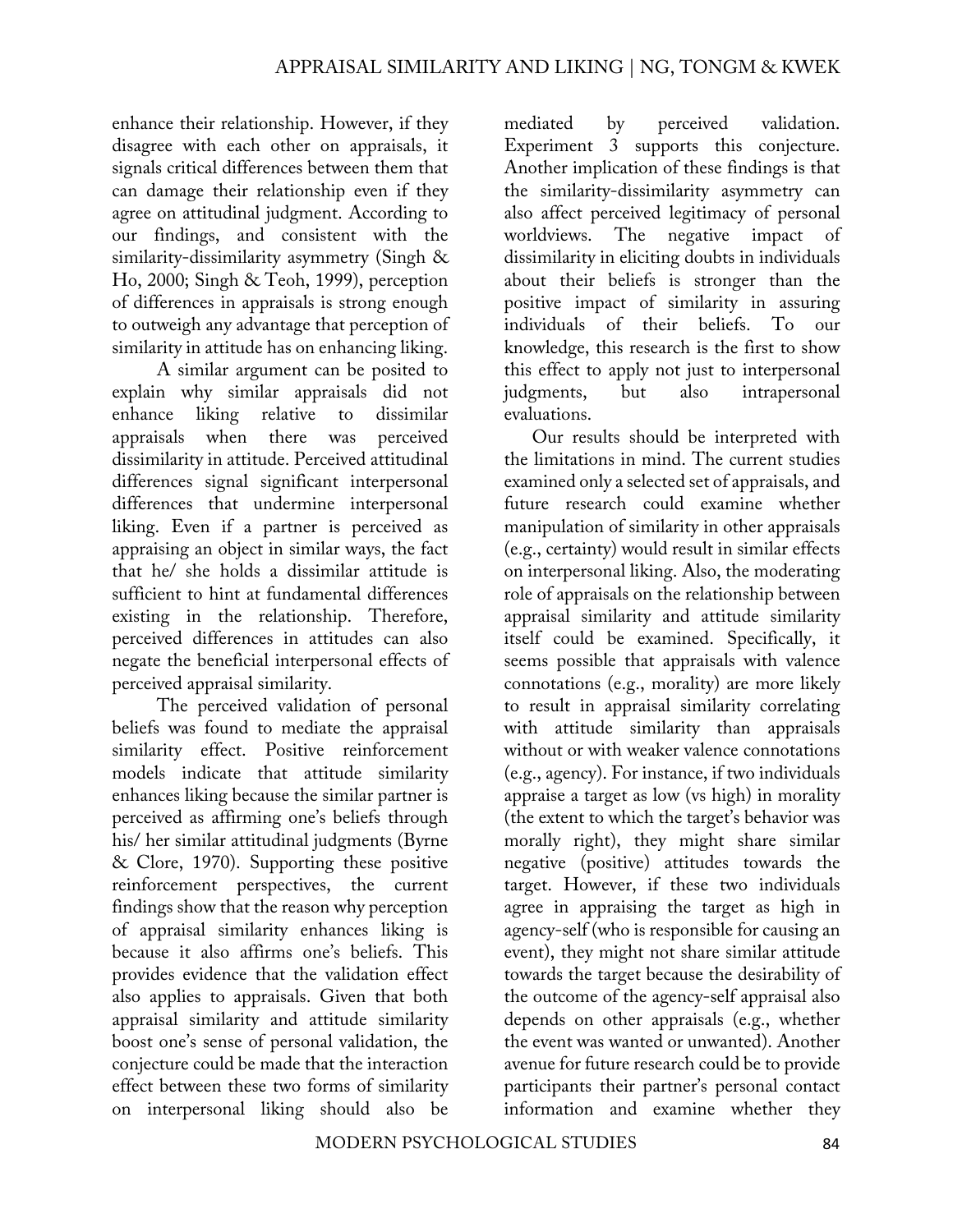would indeed initiate contact with that partner after the experiment (Reis, Maniaci, Caprariello, Eastwick, & Finkel, 2011). Finally, since emotions are known to be evoked by appraisals, it could be of interest to examine whether emotional similarity could mediate the liking effects found in our research. As stated, appraisal theories posit that emotions are associated with a specific pattern of appraisals. Hence, individuals sharing the same appraisals of the target are likely to also share the same associated emotions of the target. This similarity in emotions might mediate effects on liking. In addition, attraction research could also examine emotion outcomes other than the traditional liking variable. Individuals do not just like each other, they may also feel hopeful for each other, joy for each other, or angry at each other, depending on the appraisals they make. Appraisal theories offer a platform for predicting and understanding the diverse emotional responses relationship partners could feel towards one another.

In conclusion, while social appraisals have been examined for their effects on emotions, the roles they play in interpersonal liking are less understood. The current studies provide some initial data on this issue but further research is needed to delve deeper into how social appraisals may interact with other variables in interpersonal processes.

#### *Footnotes*

*1 Due to an error, age was not recorded. Like Study 1, the sample in this study comprised undergraduates completing the same introductory psychology classes. We expect no difference in age between the current participants and those in Study 1.*<br><sup>2</sup> We thank a reviewer for this suggestion.

#### **References**

- Ajzen, I. (2001). Nature and operation of attitudes. *Annual Review of Psychology, 52,* 27-58. doi:10.1146/annurev.psych.52.1.27
- Baumeister, R. F., Bratslavsky, E., Finkenauer, C., & Vohs, K. D. (2001). Bad is stronger than good. *Review of General Psychology, 5,* 323-370. doi:10.1037/1089- 2680.5.4.323
- Borke, H. (1971). Interpersonal perception of young children: Egocentrism or empathy?. *Developmental Psychology*, *5*, 263-269. doi:10.1037/h0031267
- Botwin, M. D., Buss, D. M., & Shackelford, T. K. (1997). Personality and mate preferences: Five factors in mate selection and marital satisfaction. *Journal of Personality, 65,* 107-136. doi:10.1111/j.1467-6494.1997.tb00531.x
- Byrne, D. (1971). *The attraction paradigm*. New York: Academic Press.
- Byrne, D., & Clore, G. L. (1970). A reinforcement model of evaluative responses. *Personality: An International Journal*, *1,* 103-128.
- Byrne, D., & Nelson, D. (1965). Attraction as a linear function of positive function of proportion of reinforcements. *Journal of Personality and Social Psychology, 1,* 659-663. doi:10.1037/h0022073
- Clore, G. L,, & Gormly, J. B. (1974). Knowing, feeling, and liking: A psychophysiological study of attraction. *Journal of Research in Personality, 8,* 218-230. doi:10.1016/0092- 6566(74)90033-6
- Crano, W. D., & Prislin, R. (2006). Attitudes and persuasion. *Annual Review of Psychology, 57*, 345-374. doi:10.1146/annurev.psych.57.102904.190034
- De Waal, F. B. (2008). Putting the altruism back into altruism: The evolution of empathy. *Annual Review of Psychology*, *59*, 279-300. doi:10.1146/annurev.psych.59.103006.093625
- Ellsworth, P. C., & Scherer, K. R. (2003). Appraisal processes in emotion. In R. J. Davidson, K. R. Scherer, & H. H. Goldsmith (Eds.), *Handbook of affective sciences* (pp. 572-595). New York: Oxford University Press.
- Ellsworth, P. C., & Smith, C. A. (1988a). From appraisal to emotion: Differences among unpleasant<br>feelings. *Motivation and Emotion*, 2, 271-302. feelings. *Motivation and Emotion*, doi:10.1007/BF00993115
- Ellsworth, P. C., & Smith, C. A. (1988b). Shades of joy: Patterns of appraisal differentiating pleasant emotions. *Cognition and Emotion, 2,* 301-331. doi:10.1080/02699938808412702
- Evers, C., Fischer, A. H., Rodriguez Mosquera, P. M., & Manstead, A. S. (2005). Anger and social appraisal: A "spicy" sex difference?. *Emotion*, *5*, 258- 266. doi:10.1037/1528-3542.5.3.258
- Festinger, L. (1954). A theory of social comparison processes. *Human Relations, 7,* 117- 140. doi:10.1177/001872675400700202
- Fischer, A. H., & Evers, C. (2011). The social costs and benefits of anger as a function of gender and relationship context. *Sex roles*, *65*, 23-34. doi:10.1007/s11199-011- 9956-x
- Frijda, N.H. (1986). *The Emotions.* New York: Cambridge University Press.
- Hall, J. A., & Schmid Mast, M. (2007). Sources of accuracy in the empathic accuracy paradigm. *Emotion*, *7*, 438- 446. doi:10.1037/1528-3542.7.2.438
- Hareli, S., & Parkinson, B. (2008). What's social about social emotions?. *Journal for the Theory of Social*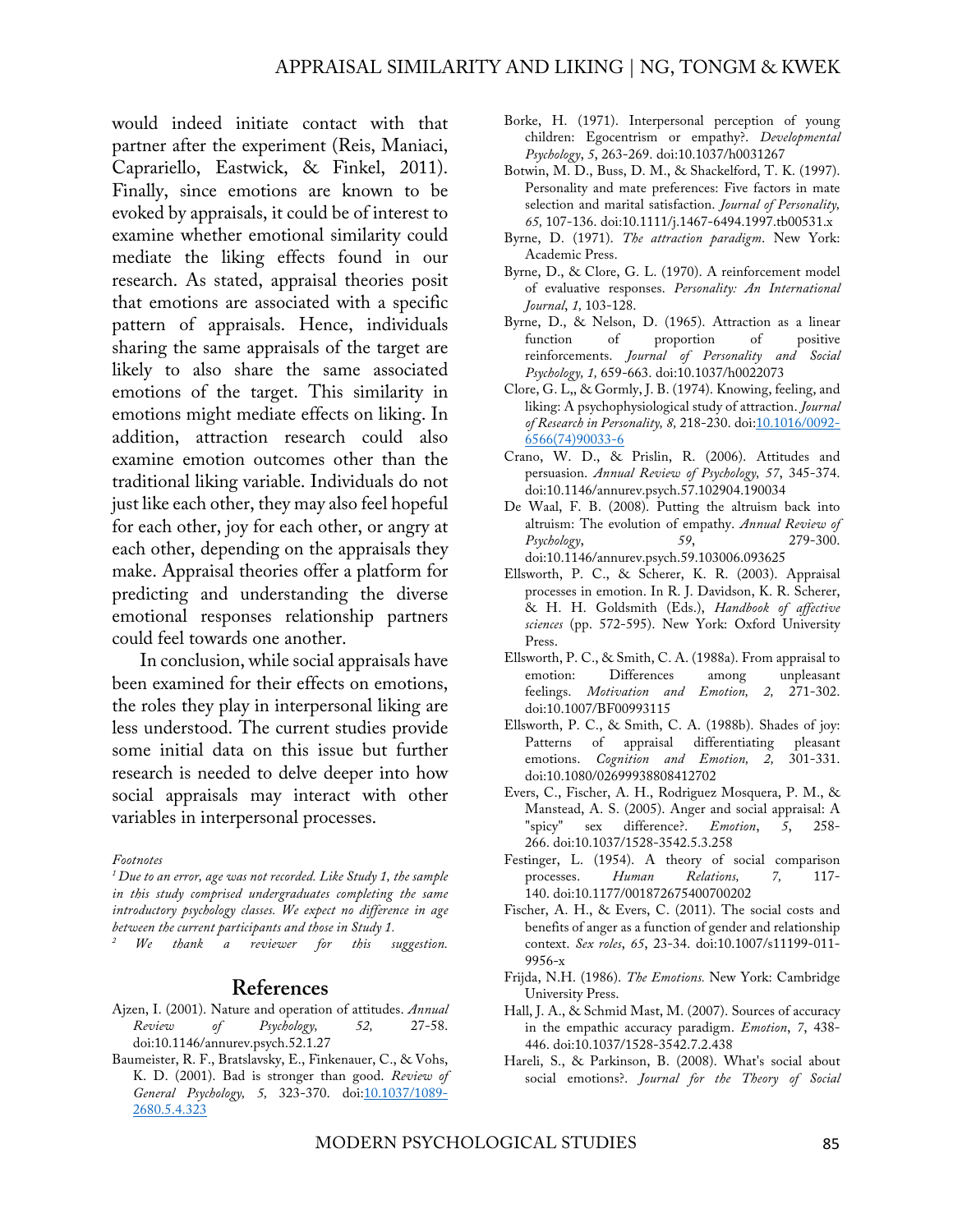*Behaviour*, *38*, 131-156. doi:10.1111/j.1468- 5914.2008.00363.x

- Jakobs, E., Manstead, A. S. R., & Fischer, A. H. (1999). Social motives, emotional feelings, and smiling. *Cognition and Emotion, 13,* 321- 345. doi:10.1080/026999399379212
- Jakobs, E., Manstead, A. S. R., & Fischer, A. H. (2001). Social context effects on facial activity in a negative emotional setting. *Emotion, 1,* 51-69. doi:10.1037/1528- 3542.1.1.51
- Johnson-Laird, P.N., & Oatley, K. (1992). Basic emotions, rationality, and folk theory. *Cognition and Emotion, 6,* 201-223. doi:10.1080/02699939208411069
- Kahneman, D., Krueger, A. B., Schkade, D. A., Schwarz, N., & Stone, A. A. (2004). A survey method for characterizing daily life experience: The day reconstruction method. *Science*, *306*, 1776-1780. doi:10.1126/science.1103572
- Klohnen, E. C., & Luo, S. (2003). Interpersonal attraction and personality: What is attractive - self similarity, ideal similarity, complementarity or attachment security?. *Journal of Personality and Social Psychology, 85,* 709-722. doi:10.1037/0022-3514.85.4.709
- Krosnick, J. A., & Petty, R. E. (1995). Attitude strength: An overview. In R. E. Petty and J. A. Krosnick (Eds.), *Attitude strength: Antecedents and consequences* (pp. 247-282). Mahwah, New Jersey: Erlbaum.
- Lazarus, R. S. (1991). Emotion and adaptation. New York: Oxford University Press.
- Mackie, D. M., Devos, T., & Smith, E. R. (2000). Intergroup emotions: Explaining offensive actions in an intergroup context. *Journal of Personality and Social Psychology, 79,* 602-616. doi:10.1037/0022- 3514.79.4.602
- Manstead, A. S. R., & Fischer, A. H. (2001). Social appraisal: The social world as object of and influence on appraisal processes. In K. R. Scherer, A. Schorr, & T. Johnstone (Eds.), *Appraisal processes in emotion: Theory, methods, research* (pp. 221-232). New York: Oxford University Press.
- Muller, D., Judd, C. M., & Yzerbyt, V. Y. (2005). When moderation is mediated and mediation is moderated. *Journal of Personality and Social Psychology, 89,* 852-863. doi:10.1037/0022-3514.89.6.852
- Nesse, R. M., & Ellsworth, P. C. (2009). Evolution, emotions, and emotional disorders. *American Psychologist*, *64*, 129-139. doi:10.1037/a0013503
- Neumann, R. (2000). The causal influences of attributions on emotions: A procedural priming approach. *Psychological Science*, *11*, 179-182. doi:10.1111/1467-9280.00238
- Oatley, K., & Johnson-Laird, P. N. (1987). Towards a cognitive theory of the emotions. *Cognition and Emotion, 1,* 29-50. doi:10.1080/02699938708408362
- Piaget, J. (1932). *The moral judgment of the child.* London: Kegan Paul.
- Preacher, K. J., & Hayes, A. F. (2004). SPSS and SAS procedures for estimating indirect effects in simple mediation models. *Behavior Research Methods,*

*Instruments, & Computers, 36,* 717-731. doi:10.3758/BF03206553

- Reis, H. T., Maniaci, M. R., Caprariello, P. A., Eastwick, P. W., & Finkel, E. J. (2011). Familarity does indeed promote attraction in live interaction. *Journal of Personality and Social Psychology, 101,* 557-570. doi:10.1037/a0022885
- Reisenzein, R., & Hofmann, T. (1993). Discriminating emotions from appraisal-relevant situational information: Baseline data for structural models of cognitive appraisals. *Cognition & Emotion*, *7*, 271-293. doi:10.1080/02699939308409190
- Roseman, I. J., Antoniou, A. A., & Jose, P. E. (1996). Appraisal determinants of emotions: Constructing a more accurate and comprehensive theory. *Cognition & Emotion*, *10*, 241-278. doi:10.1080/026999396380240
- Rozin, P., & Royzman, E. B. (2001). Negativity bias, negativity dominance, and contagion. *Personality and Social Psychology Review, 5,* 296-320. doi:10.1207/S15327957PSPR0504\_2
- Schachter, S. (1959). *The psychology of affiliation: Experimental studies of the source of gregariousness.* Stanford, California: Stanford University Press.
- Scherer, K. R. (1997). Profiles of emotion-antecedent appraisal: testing theoretical predictions across cultures. *Cognition & Emotion, 11,* 113-150. doi:10.1080/026999397379962
- Scherer, K. R., Banse, R., & Wallbott, H. G. (2001). Emotion inferences from vocal expression correlate across languages and cultures. *Journal of Crosscultural Psychology*, *32*, 76-92. doi:10.1177/0022022101032001009
- Shah, J. (2003). The motivational looking glass: How significant others implicitly affect goal appraisals. *Journal of Personality and Social Psychology*, *85*, 424-439. doi:10.1037/002 2-3514.85.3.424
- Singh, R., & Ho, S. Y. (2000). Attitudes and attraction: A new test of the attraction, repulsion and similaritydissimilarity asymmetry hypotheses. *British Journal of Social Psychology, 39,* 197-211. doi:10.1348/014466600164426
- Singh, R., & Teoh, J. B. P. (1999). Attitudes and attraction: A test of two hypotheses for the similarity-dissimilarity asymmetry. *British Journal of Social Psychology, 38,* 427- 443. doi:10.1348/014466699164257
- Smith, C. A., & Ellsworth, P. C. (1985). Patterns of cognitive appraisals in emotions. *Journal of Personality and Social Psychology, 48,* 813-838. doi:10.1037/0022- 3514.48.4.813
- Smith, C. A., & Ellsworth, P. C. (1987). Patterns of appraisal and emotion related to taking an exam. *Journal of Personality and Social Psychology, 52,* 475-488. doi:10.1037/0022-3514.52.3.475
- Tong, E. M. W. (2010). Personality influences in appraisalemotion relationships: The role of Neuroticism. *Journal of Personality, 78*, 393-417. doi:10.1111/j.1467- 6494.2010.00620.x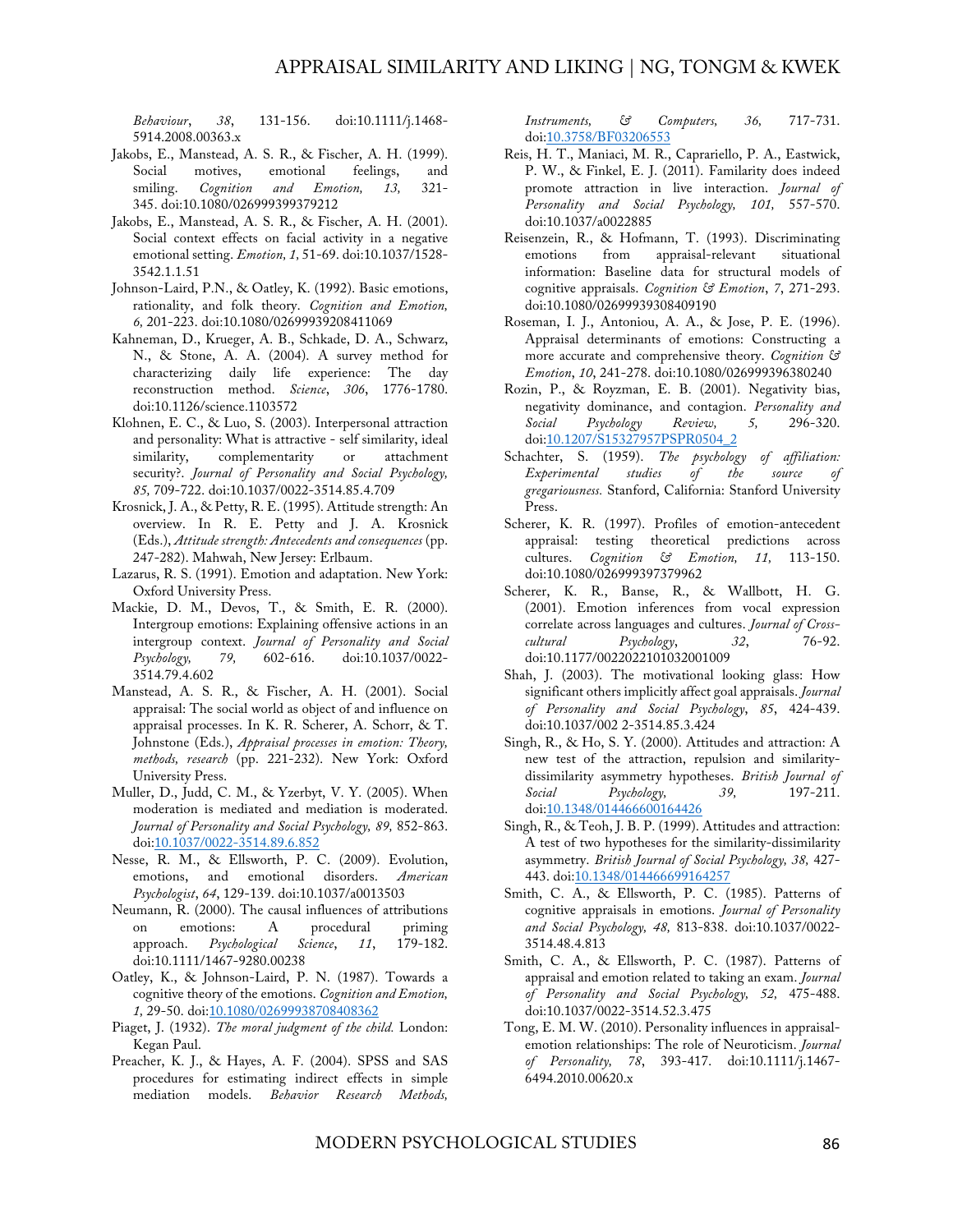#### APPRAISAL SIMILARITY AND LIKING | NG, TONGM & KWEK

# **Appendix**





Figure 2: *IJS scores as a function of appraisal similarity and attitude similarity (Experiment 3)*

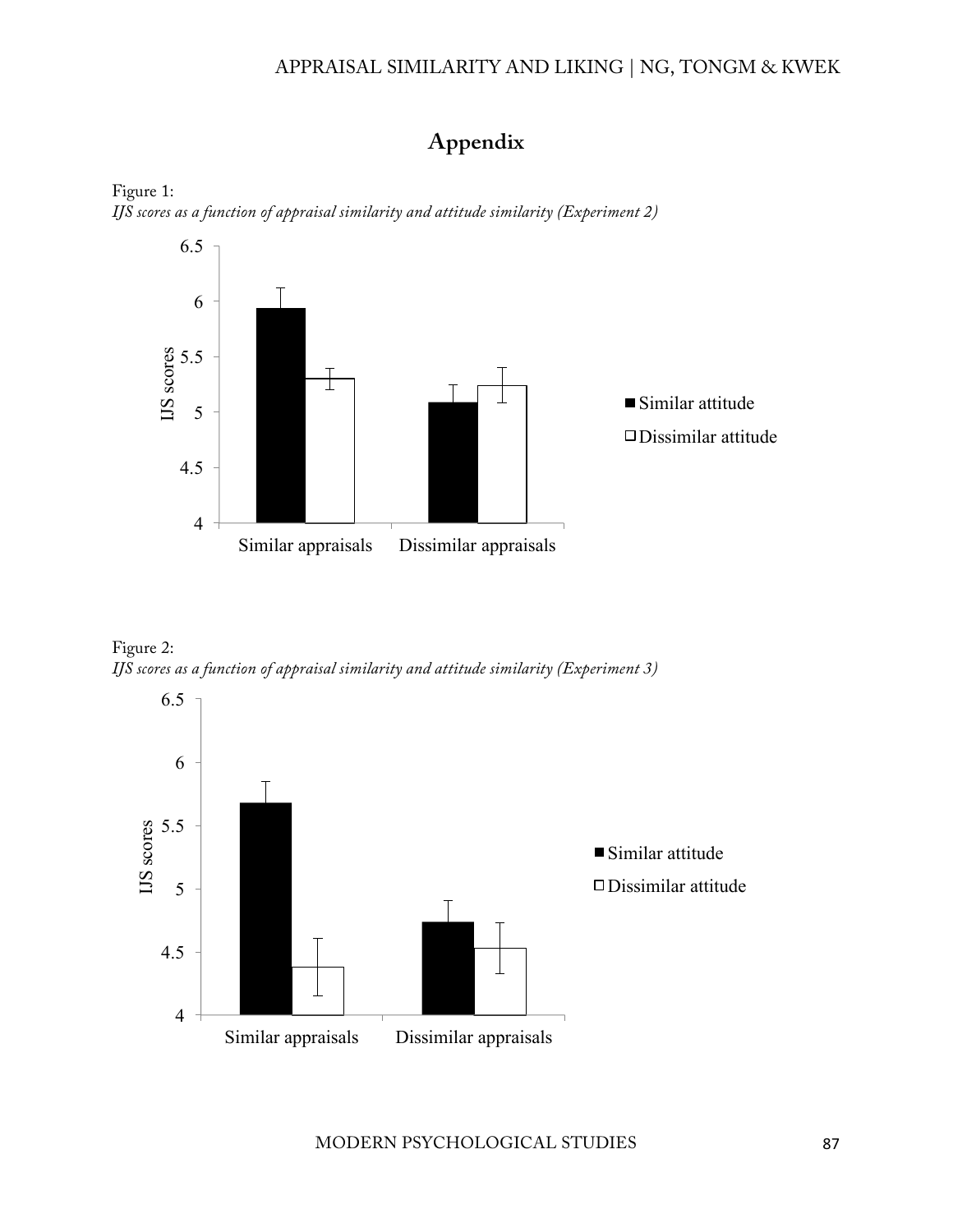Figure 3:

*Mediation analysis examining perceived validation as mediator of the effect of appraisal similarity on interpersonal liking (Experiment 3)*



Note: \* *p* < .05, \*\**p* < .001 Standard errors are in parentheses.

Table 1:

*Mediated moderation analysis examining perceived validation as mediator of the interaction effect between appraisal similarity and attitude similarity on interpersonal liking (Experiment 3)*

|         | IV             | Moderator       | $IV \times Modern$ | Mediator         | Moderator ×<br>Mediator |
|---------|----------------|-----------------|--------------------|------------------|-------------------------|
| Model 1 | $.20^*$ (.10)  | $.38***(.10)$   | $.27**$ $(.10)$    |                  |                         |
| Model 2 | $.39***$ (.09) | $.25^{**}(.09)$ | $.29**$ (.09)      |                  |                         |
| Model 3 | .10(.10)       | $1.20**$ (.41)  | $.24*(.10)$        | $.42***$ $(.10)$ | $-.23^*(.10)$           |

Note: \*  $p$  < .05; \*\*  $p$  < .01; \*\*\*  $p$  < .001. In parentheses are standard errors. In Models 1 and 2, the dependent variable (DV; interpersonal liking) and mediator (perceived validation), respectively, were regressed onto the independent variable (IV; appraisal similarity), the moderator (attitude similarity), and the interaction term. In Model 3, the DV was regressed onto the IV, the moderator, the mediator, and two interaction terms involving the moderator.